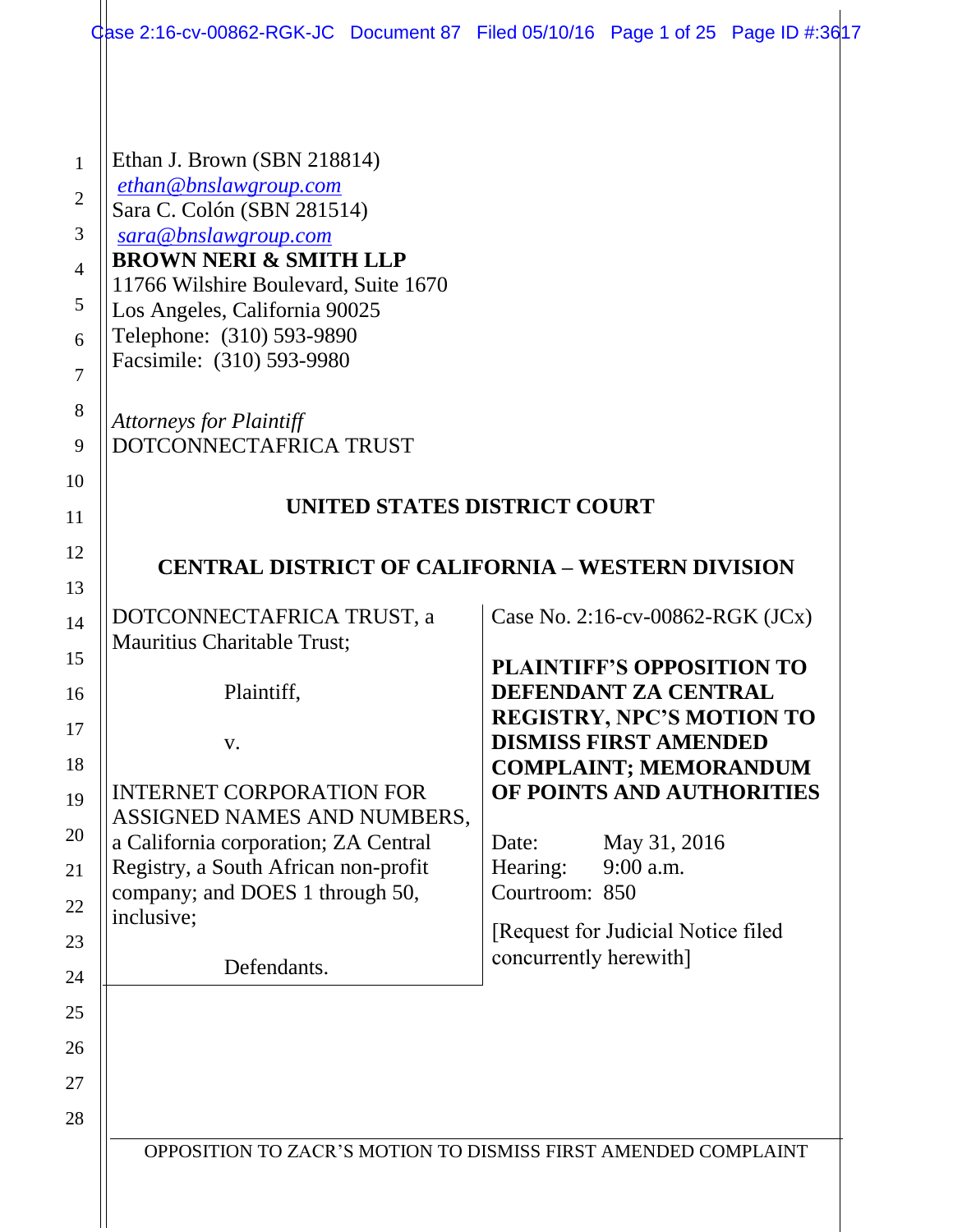|                |      | Case 2:16-cv-00862-RGK-JC Document 87 Filed 05/10/16 Page 2 of 25 Page ID #:3618 |
|----------------|------|----------------------------------------------------------------------------------|
|                |      |                                                                                  |
|                |      |                                                                                  |
| 1              |      | <b>TABLE OF CONTENTS</b>                                                         |
| $\overline{2}$ | I.   |                                                                                  |
| 3              | II.  |                                                                                  |
| 4              |      |                                                                                  |
| 5              |      |                                                                                  |
| 6              |      |                                                                                  |
| 7              |      |                                                                                  |
| 8              |      |                                                                                  |
| 9              |      | F. ICANN's processing of DCA's application after the IRP ruling 7                |
| 10             | III. |                                                                                  |
| 11             | IV.  |                                                                                  |
| 12             |      | A. DCA has standing to make its Declaratory Relief claim.  8                     |
| 13             |      | <b>B.</b> DCA states a claim for Intentional Interference with Contract 10       |
| 14             |      | <b>ZACR</b> intended to induce ICANN to disregard its<br>i.                      |
| 15             |      |                                                                                  |
| 16             |      | DCA alleges that ICANN breached the Guidebook 14<br>ii.                          |
| 17             |      | <b>DCA alleges that ZACR proximately caused its damages.</b> 16<br>iii.          |
| 18             |      |                                                                                  |
| 19             |      |                                                                                  |
| 20             |      |                                                                                  |
| 21             | V.   | <b>CONCLUSION.</b>                                                               |
| 22             |      |                                                                                  |
| 23             |      |                                                                                  |
| 24             |      |                                                                                  |
| 25             |      |                                                                                  |
| 26             |      |                                                                                  |
| 27             |      |                                                                                  |
| 28             |      |                                                                                  |
|                |      | <b>TABLE OF CONTENTS</b>                                                         |
|                |      | $\mathbf{1}$                                                                     |
|                |      |                                                                                  |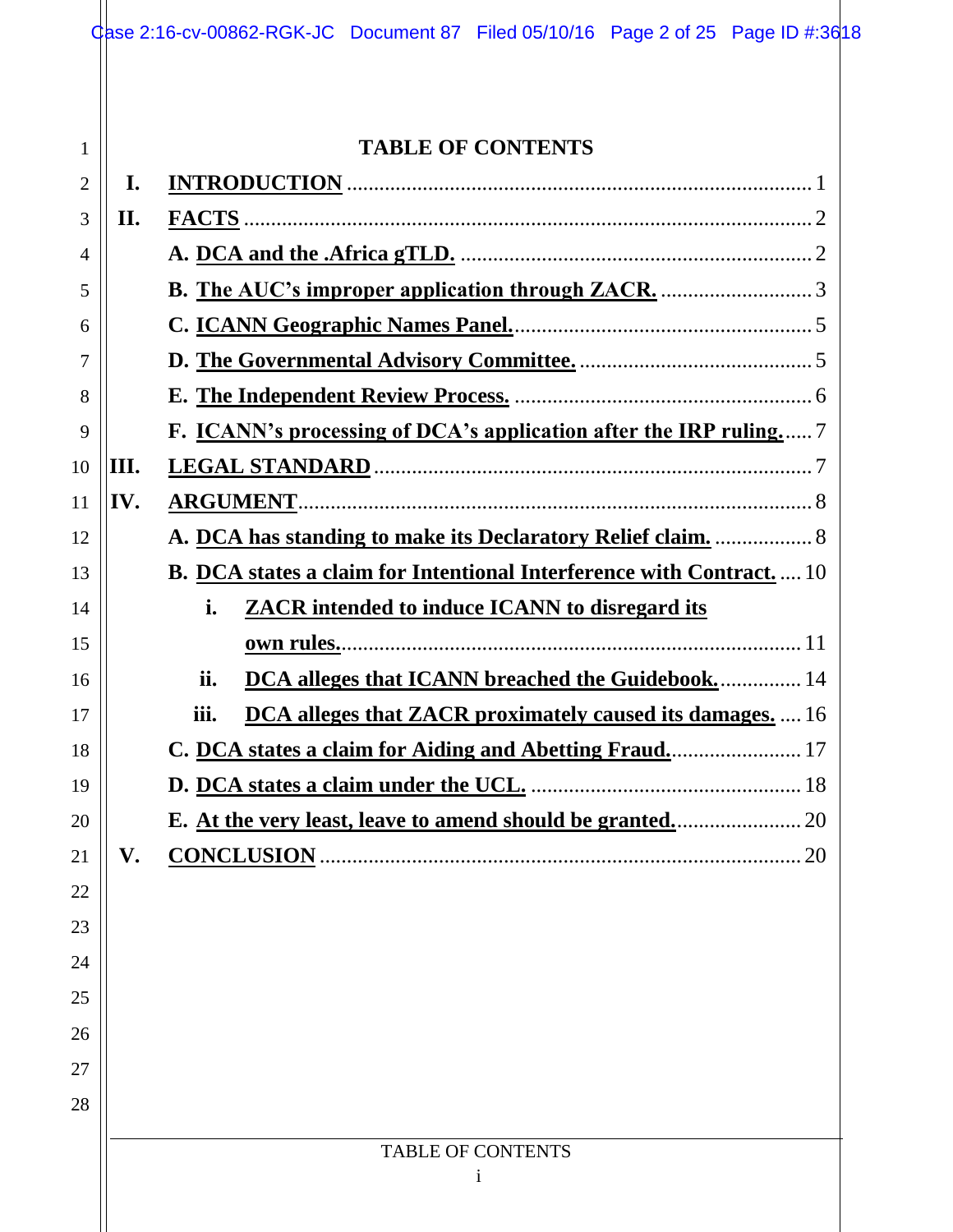# **TABLE OF AUTHORITIES**

| $\overline{2}$ | <b>CASES</b>                                                                                                                  |  |  |
|----------------|-------------------------------------------------------------------------------------------------------------------------------|--|--|
| 3              |                                                                                                                               |  |  |
| $\overline{4}$ |                                                                                                                               |  |  |
| 5              |                                                                                                                               |  |  |
| 6              |                                                                                                                               |  |  |
| 7              | Douglas v. Don King Prods., Inc., 736 F. Supp. 223 (D. Nev. 1990) 9                                                           |  |  |
| 8<br>9         | Evans v. Sirius Comput. Sols., Inc., No. 3:12-cv-46-AA,                                                                       |  |  |
| 10             | Family Home & Fin. Ctr. v. Fed Home Loan Mortg. Corp.,                                                                        |  |  |
| 11<br>12       | Garcia v. Stonehenge, Ltd., No. C-97-4368-VRW,<br>1998 U.S. Dist. LEXIS 23565, (N.D. Cal. Mar. 2, 1998) 15                    |  |  |
| 13<br>14       | Image Online Design Inc. v. Internet Corp. for Assigned Names and Nos.,<br>No. CV 12 - 08968-DDP, 2013 U.S. Dist. LEXIS 16896 |  |  |
| 15<br>16       | Intri-Plex Techs, Inc. v. Crest Grp., Inc., 499 F.3d 1048 (9th Cir. 2007)  8                                                  |  |  |
| 17             |                                                                                                                               |  |  |
| 18             | Luxul Tech Inc. v. Nectarlux, LLC, 78 F. Supp. 3d 1156 (N.D. Cal. 2015) 19                                                    |  |  |
| 19             | Korea Supply Co. v. Lockheed Martin Corp., 29 Cal. 4th 1134 (2003) 19                                                         |  |  |
| 20             | Kwikset Corp. v. Superior Court, 51 Cal. 4th 310 (Cal. 2011)  19                                                              |  |  |
| 21             | Marcelos v. Dominguez, No. C-08-0056 WHA,<br>2008 U.S. Dist. LEXIS 91155 (N.D. Cal. July 18, 2008) 17, 18                     |  |  |
| 22<br>23<br>24 | Mardian Equip. Co. v. St. Paul Fire & Marine Ins. Co.,<br>No. CV-05-2729-PHX-DGC, 2006 U.S. Dist. LEXIS 60213                 |  |  |
| 25             | Multimedia Patent Trust v. Microsoft Corp.,                                                                                   |  |  |
| 26             | Nat'l Council of La Raza v. Cegavske, 800 F.3d 1032 (9th Cir. 2015) 20                                                        |  |  |
| 27             |                                                                                                                               |  |  |
| 28             | Oceanside 84, Ltd. v. Fidelity Fed. Bank, 56 Cal.App.4th 1441 (1997) 15                                                       |  |  |
|                | <b>TABLE OF AUTHORITIES</b>                                                                                                   |  |  |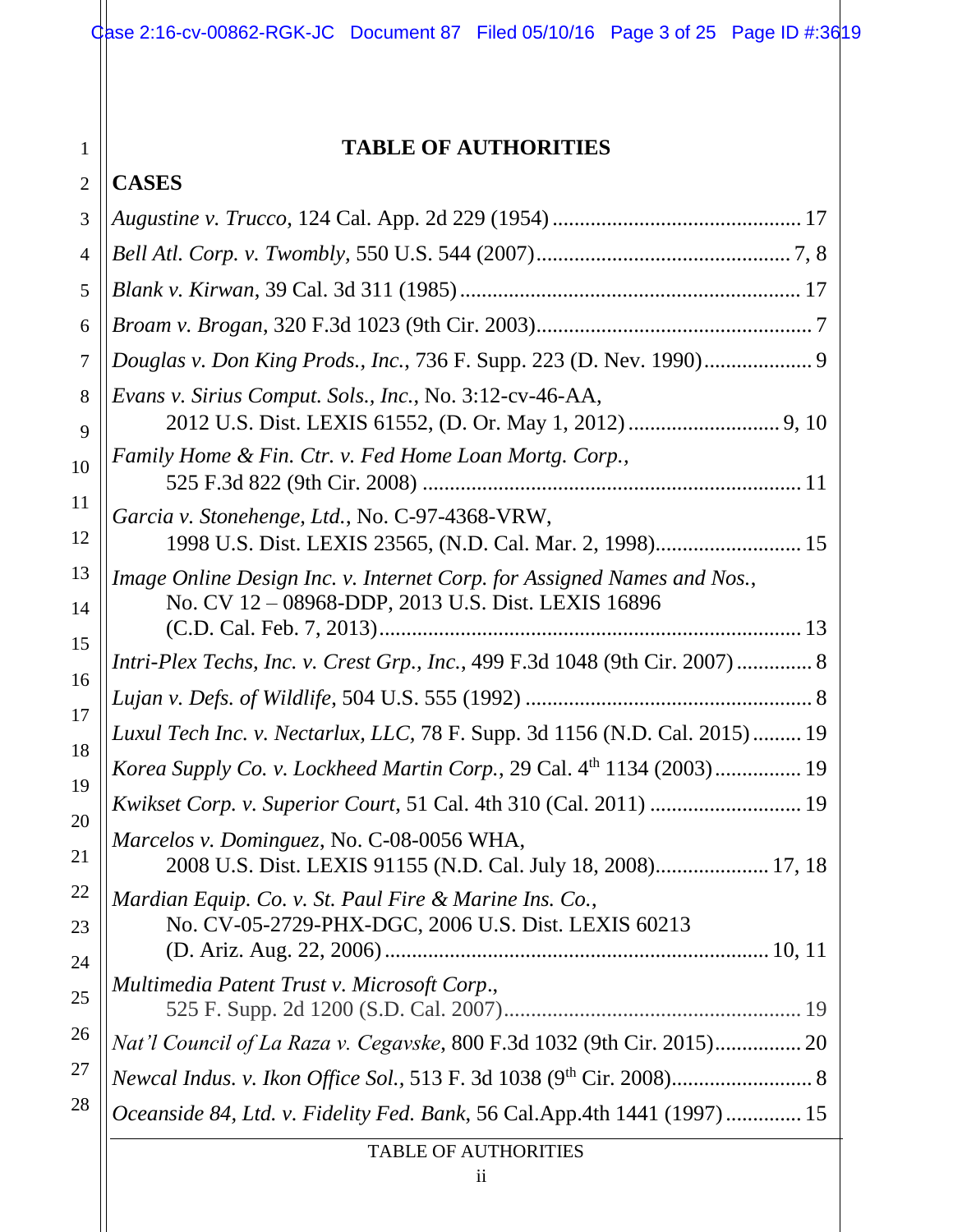| $\mathbf{1}$   |                             |
|----------------|-----------------------------|
| $\overline{2}$ |                             |
| 3              | <b>STATUTES</b>             |
| $\overline{4}$ |                             |
| 5              |                             |
| 6              |                             |
| $\overline{7}$ |                             |
| 8              |                             |
| 9              |                             |
| 10             |                             |
| 11             |                             |
| 12             |                             |
| 13             |                             |
| 14             |                             |
| 15             |                             |
| 16             |                             |
| 17             |                             |
| 18             |                             |
| 19             |                             |
| 20             |                             |
| 21             |                             |
| 22             |                             |
| 23             |                             |
| 24             |                             |
| 25             |                             |
| 26             |                             |
| 27             |                             |
| 28             |                             |
|                | <b>TABLE OF AUTHORITIES</b> |
|                | iii                         |
|                |                             |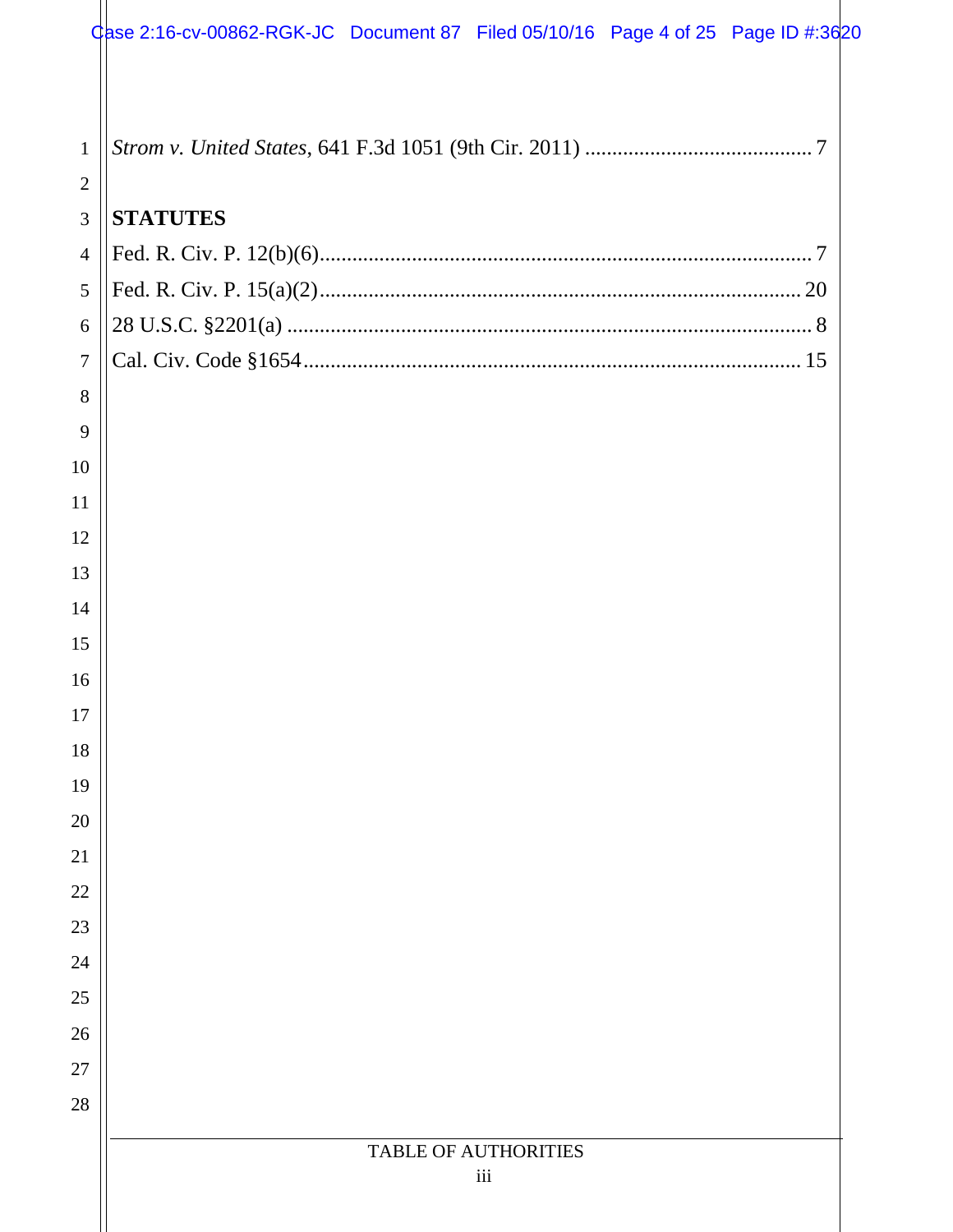# **MEMORANDUM OF POINTS AND AUTHORITIES**

# **I. INTRODUCTION**

1

2

3

4

5

6

7

8

9

10

11

12

13

14

15

16

17

18

19

20

21

22

23

24

25

26

ZA Central Registry ("ZACR") attempts to cast its role in the Internet Corporation for Assigned Names and Numbers' ("ICANN") review of Plaintiff Dotconnect Africa Trust's ("DCA") application as a mere competitor. However, ZACR was the only other competitor to DCA for the .Africa gTLD and it did everything in its power to assure not only that ICANN passed ZACR's application, but also that ICANN disqualify DCA's application. As an applicant itself, ZACR knew that ICANN promised to review generic Top-level Domain ("gTLD") applications pursuant to its contract with applicants - the Guidebook, its Bylaws and its Articles of Incorporation. Nevertheless, as DCA has alleged, ZACR attempted to derail DCA's qualified application by, *inter alia*, causing the African Union Commission ("AUC") to wrongfully and belatedly withdraw its endorsement of DCA, submitting an application with improper endorsements, representing that DCA did not represent the African community (and that ZACR did, despite not submitting a community application), contributing to improper GAC advice - through a member of ZACR's steering committee - recommending to ICANN that it stop reviewing DCA's application, and improperly entering into a registry agreement with ICANN while an Internal Review Process ("IRP") to review ICANN's handling of DCA's application was pending. ICANN conspired with ZACR to pass its application despite its obvious flaws because ICANN sought the political support of the AUC for its proposal to transition away from the control of the U.S. government.

In order to remedy this wrongdoing, DCA has brought claims for declaratory relief, intentional interference with contract, aiding and abetting fraud<sup>1</sup>, and relief pursuant to California Business and Professions Code Section 17200. DCA has

27 28

 $\overline{a}$ 

MEMORANDUM OF POINTS AND AUTHORITIES <sup>1</sup> That claim was incorrectly labeled fraud and conspiracy to commit fraud.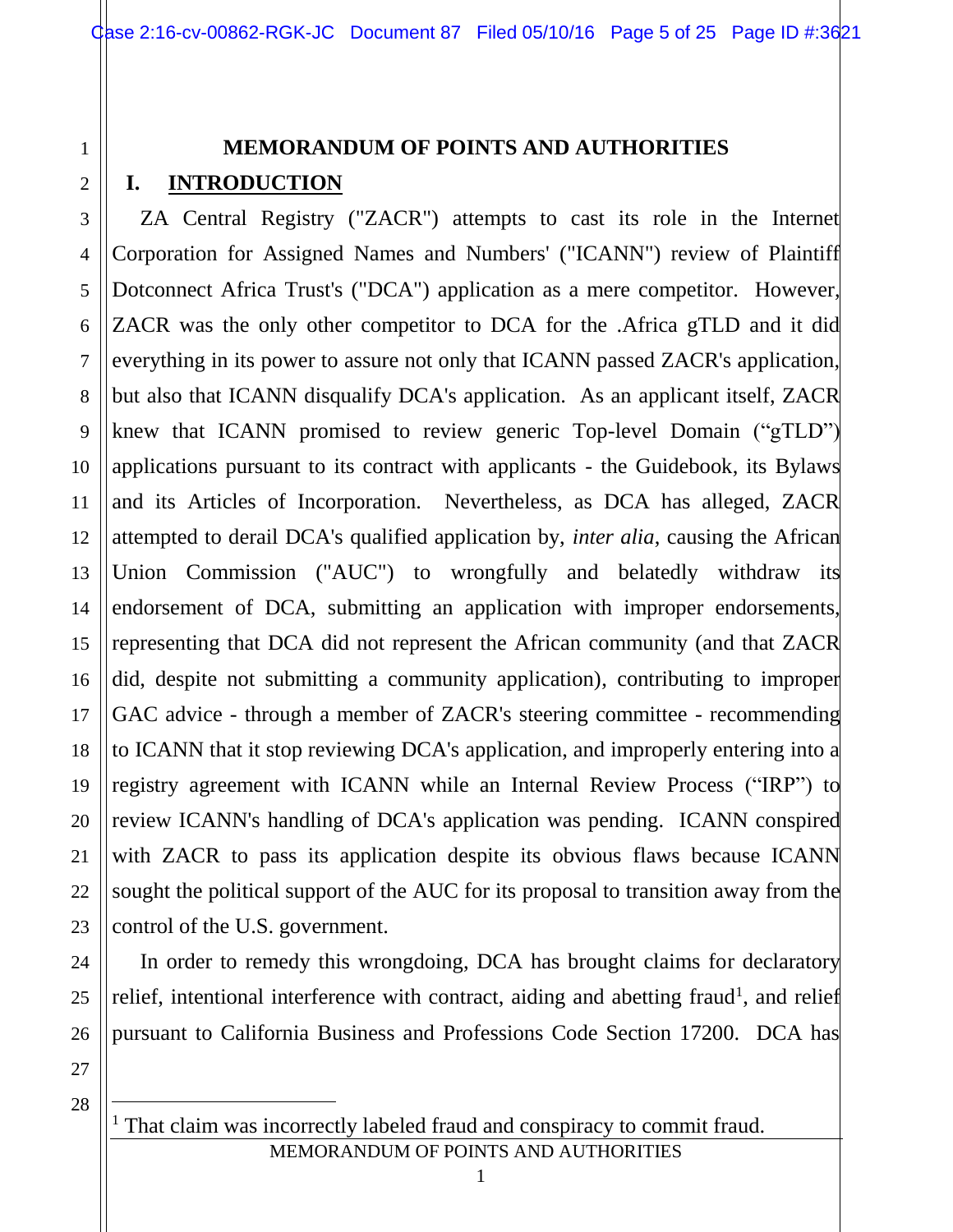1 2 3 4 5 6 7 8 9 10 11 12 13 14 standing for its declaratory relief claim regarding the validity of the registry agreement and ZACR's application because DCA would have been entitled to a registry agreement with ICANN were it not for ZACR's wrongful actions and interference, and DCA need not be a party to ZACR's application to ask this Court to determine its sufficiency pursuant to ICANN's rules. DCA has stated a claim for intentional interference with contract, because at the very least, ZACR's actions contributed to ICANN breaching its contract with DCA (the Guidebook) in which ICANN promised to review DCA's application pursuant to certain standards. DCA has also properly alleged a claim for aiding and abetting fraud: ZACR encouraged and knew that ICANN had no intention of reviewing DCA's application fairly and ZACR helped ICANN improperly reject DCA's application by lobbying the AUC and misusing the GAC process. For the foregoing reasons, DCA has also properly alleged a claim of unfair competition pursuant to the "unlawful" and "fraudulent" prongs of section 17200

Accordingly, the Court should deny ZACR's motion to dismiss or, at a minimum, grant DCA leave to amend.

### **II. FACTS**

# **A. DCA and the .Africa gTLD.**

ICANN approved the expansion of the number of gTLDs available to eligible applicants as part of its 2012 Generic Top-Level Domain Internet Expansion Program. (FAC ¶18.) Parties, such as DCA, were invited to submit applications to obtain the rights to operate various new gTLDs, including but not limited to, .Lat (Latin America), .Africa, and .Swiss. (*Id.* ¶19.) ICANN promised, and applicants expected ICANN, to conduct application processing in the transparent and fairhanded manner promoted in ICANN's Bylaws and rules set forth in the gTLD Applicant Guidebook (the "Guidebook"). (*Id.* ¶20.) DCA submitted an application for the gTLD .Africa and the \$185,000 fee. (*Id.* ¶¶21-22.)

26 27 28

15

16

17

18

19

20

21

22

23

24

25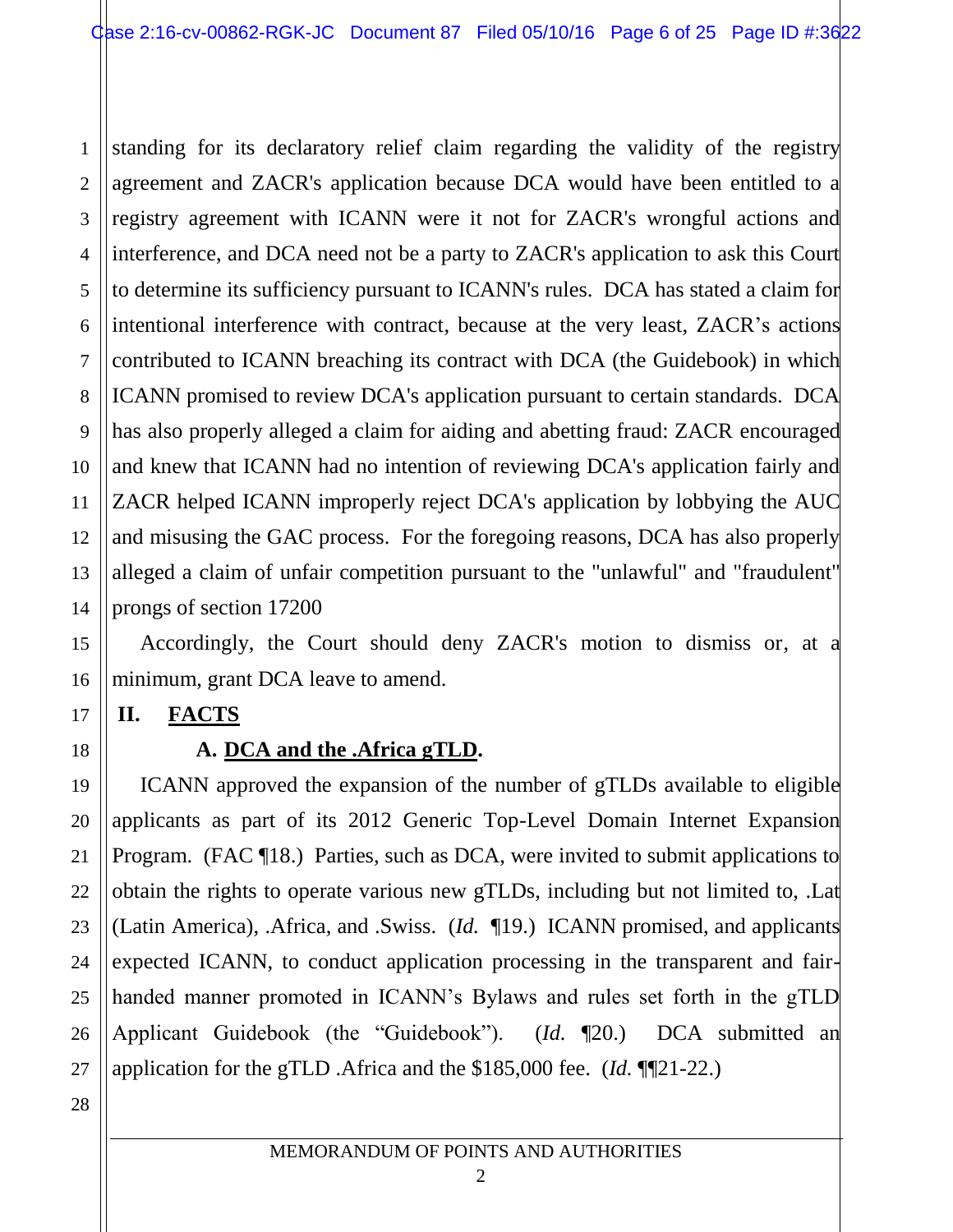According to the Guidebook, .Africa (a geographic gTLD) would be evaluated by a Geographic Names Evaluation Panel. (*Id.* ¶23.) The evaluation criteria are stipulated in Section 2.2.1.4.2 of the Guidebook. (*Id.*) ICANN requires geographic name gTLD applicants to (1) obtain endorsements from 60% of the national governments in the region, and (2) have no more than one written statement of objection to the application from relevant governments and/or public authorities associated with the region. (*Id.*)

8 9 10 11 12 13 14 15 16 As part of its bid to apply for the delegation rights of the .Africa gTLD, Plaintiff obtained the endorsements of the African Union Commission (hereinafter the "AUC") in August 2009 and the United Nations Economic Commission for Africa (hereinafter the "UNECA") in August 2008. (*Id.* ¶24.) Plaintiff was the first to request and obtain official support for .Africa from these organizations. (*Id.*) In April 2010, nearly a year later, and at certain members of ZACR's encouragement, AUC (in an effort to get the .Africa gTLD for itself) wrote DCA and informed DCA that it had "reconsidered its approach in implementing the subject Internet Domain Name (.Africa) and no longer endorses individual initiatives in this matter related to continental resource." (*Id.*) However, the letter did not withdraw its endorsement of DCA. (*Id.*) Furthermore, Guidebook Section 2.2.1.4.3 states that a government may only withdraw its endorsement "*if the registry operator has deviated from the conditions of original support or non-objection*." (Emphasis added). (*Id.* ¶25.) There were no conditions on the AUC or UNECA endorsements to DCA. (*Id.*)

# 17 18 19 20 21 22 23 24 25 26 27 28

# **B. The AUC's improper application through ZACR.**

Instead of functioning as a disinterested regulator of a fair and transparent gTLD application process, ICANN used its authority and oversight, at the encouragement of ZACR, over that process to unfairly assist ZACR and to wrongfully eliminate the only other applicant, Plaintiff, from the process to the great detriment of Plaintiff (*See id.* ¶3). AUC itself attempted in 2011 in Dakar,

1

2

3

4

5

6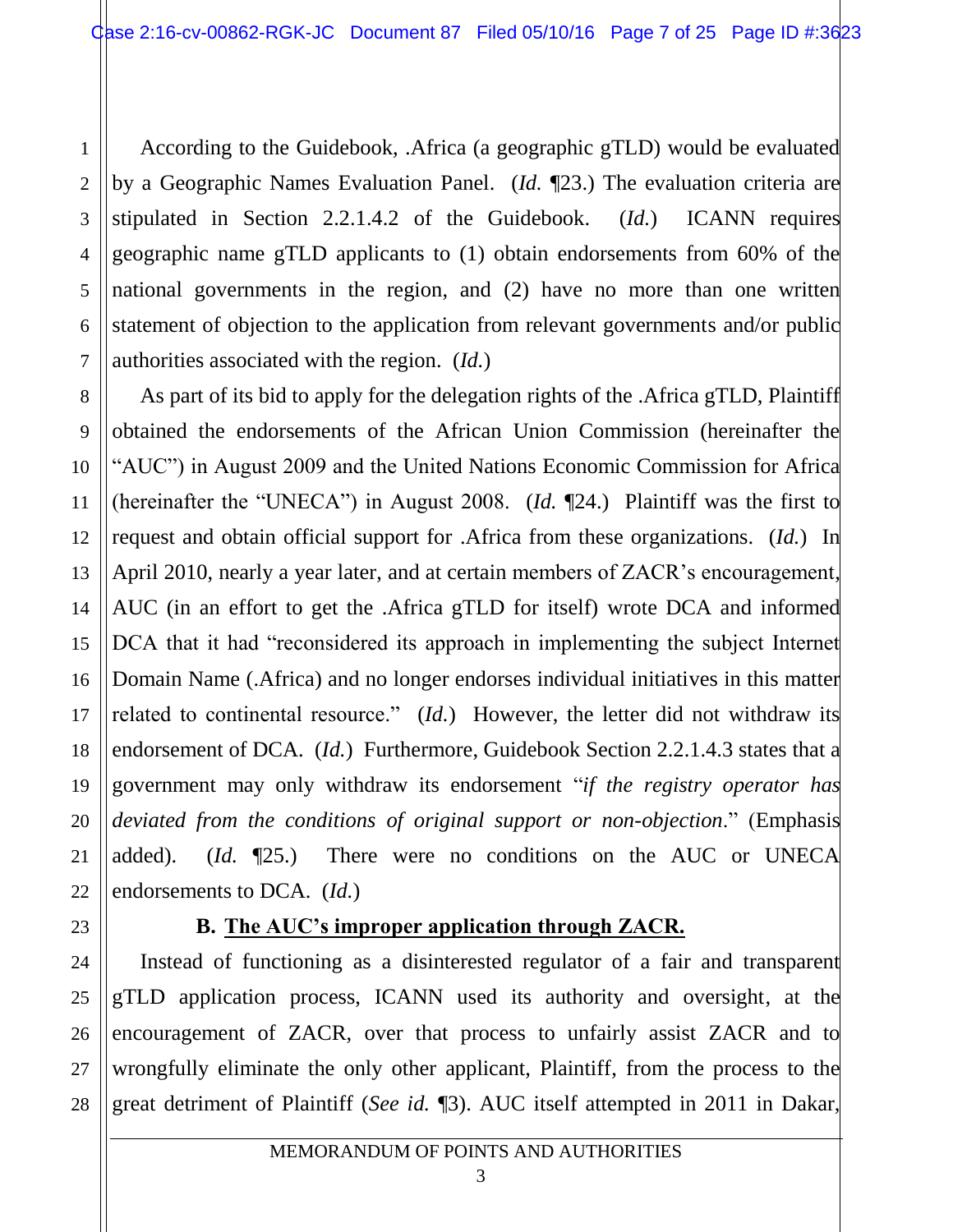2 3 4 5 6 7 8 9 10 Senegal, to obtain the rights to .Africa by requesting from ICANN to include .Africa in the List of Top-Level Reserved Names. This would mean that the .Africa name and its equivalent in other languages would be unavailable for delegation under the ICANN new gTLD Program, which would enable the AUC benefit from a special legislative protection that would allow the AUC to delegate the .Africa gTLD to itself. (*Id.* ¶26). When ICANN denied AUC's request to reserve .Africa at the immediate insistence of DCA and in compliance with the gTLD guidebook rules, the AUC conspired with ICANN and ZACR to improperly obtain the rights to .Africa through ZACR, for their own benefit, in violation of the new gTLD program guidelines. (*Id.* ¶27).

ZACR's application was flawed from the start. ZACR claimed it was applying on behalf of the African "community." (*Id.* ¶31.) Therefore, it was required to submit a specific application designed for organizations applying on behalf of a community. (*Id.*) ZACR instead submitted a standard – not community - application. (*Id.*) ZACR did not have adequate endorsements from the relevant governments nor the financial capability to operate .Africa<sup>2</sup>. (*Id.* 132.)

ZACR wrongfully campaigned against DCA's application to ICANN and the AUC. ZACR represented to AUC that DCA should not have AUC's endorsement because it was not a community organization, even though an application by an individual organization is allowed under ICANN's rules. Ironically, as it turned out, ZACR did not apply as a community applicant despite its wrongful criticism of DCA for that very reason. ZACR also invited the ICANN Independent Objector ("IO") to object to DCA even though DCA was not subject to the IO's review because DCA's application was not a community application. (*Id.* ¶28).

With the support of the AUC and its preferred applicant, ZACR, ICANN breached its agreement with Plaintiff to review Plaintiff's .Africa application in

27

 $\overline{a}$ 

28

1

11

12

13

14

15

16

17

18

19

20

21

22

23

24

25

26

<sup>&</sup>lt;sup>2</sup> Nevertheless, ZACR presently continues to misrepresent to the public that its endorsements are adequate. *See* Request for Judicial Notice ("RJN"), Ex. 3.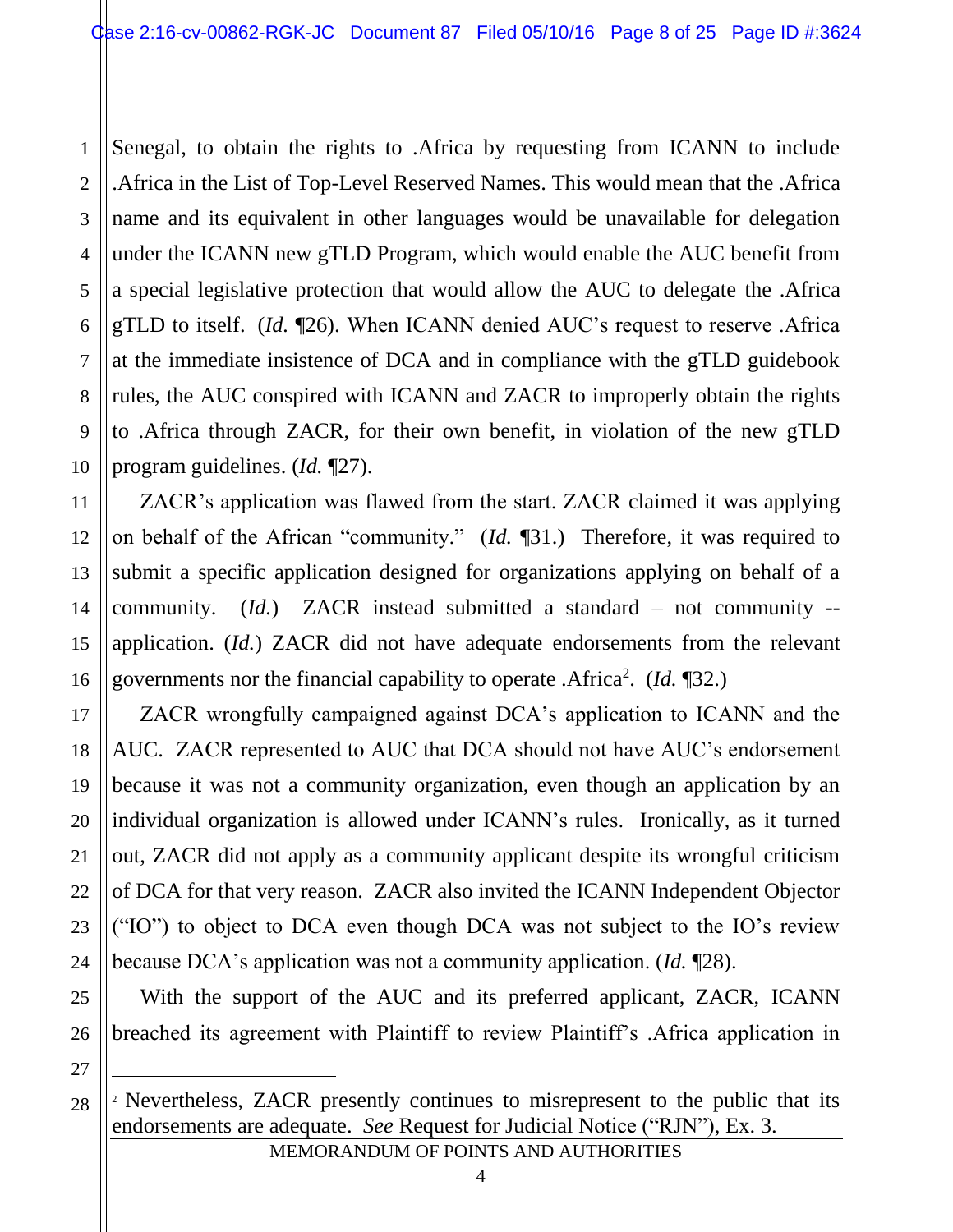1 2 3 accordance with its Bylaws, Articles of Incorporation, and the new gTLD rules and procedures in the Guidebook by selecting ZACR's application over DCA's, despite the fact that DCA was qualified and ZACR was not.

# **C. ICANN Geographic Names Panel**

For each application, ICANN's Geographic Names Panel ("GNP") determines which governments are relevant based on the inputs of the applicant, governments, and its own research and analysis. (*Id.* ¶35.) Thus, the GNP determines the validity of gTLD applicant's endorsements. (*Id.* ¶33.) InterConnect Communication ("ICC") contracted with ICANN to perform string similarity and geographic review for the initial stage of gTLD application processing. (*Id.* ¶34.)

ICANN was required to inform DCA of any problems with endorsements. (*Id.* ¶40.) Although ZACR's application was placed ahead of DCA's by virtue of a lottery-based selection, ICANN delayed processing ZACR's application. (*Id.*) ZACR would have failed the initial evaluation stage, but ZACR requested and got from ICANN additional time to obtain further endorsements. (*Id.*) According to the Guidebook, evaluation panels are required to act impartially and transparently. ZACR persuaded ICANN to abandon that responsibility here.

4

5

6

7

8

9

10

11

12

13

14

15

16

17

18

19

20

21

22

23

24

# **D. The Governmental Advisory Committee.**

ICANN also has a Governmental Advisory Committee ("GAC") whose purpose is to "consider and provide advice on the activities of ICANN as they relate to concerns of governments." (*Id.* ¶42.) GAC membership is open to representatives of all national governments, and at the GAC Chair's invitation, to "[e]conomies as recognized in the international fora, and multinational governmental organizations and treaty organizations. (*Id.*)

25 26 27 28 ZACR also used this process to its advantage. On the apparent advice of ICANN, the AUC – ZACR's sponsor -- became a member of the GAC in June 2012. (*Id.* ¶43.) The AUC has no voting authority, like the EU, because it has no regulatory authority over its member states. (*Id.*) But ICANN allowed the AUC to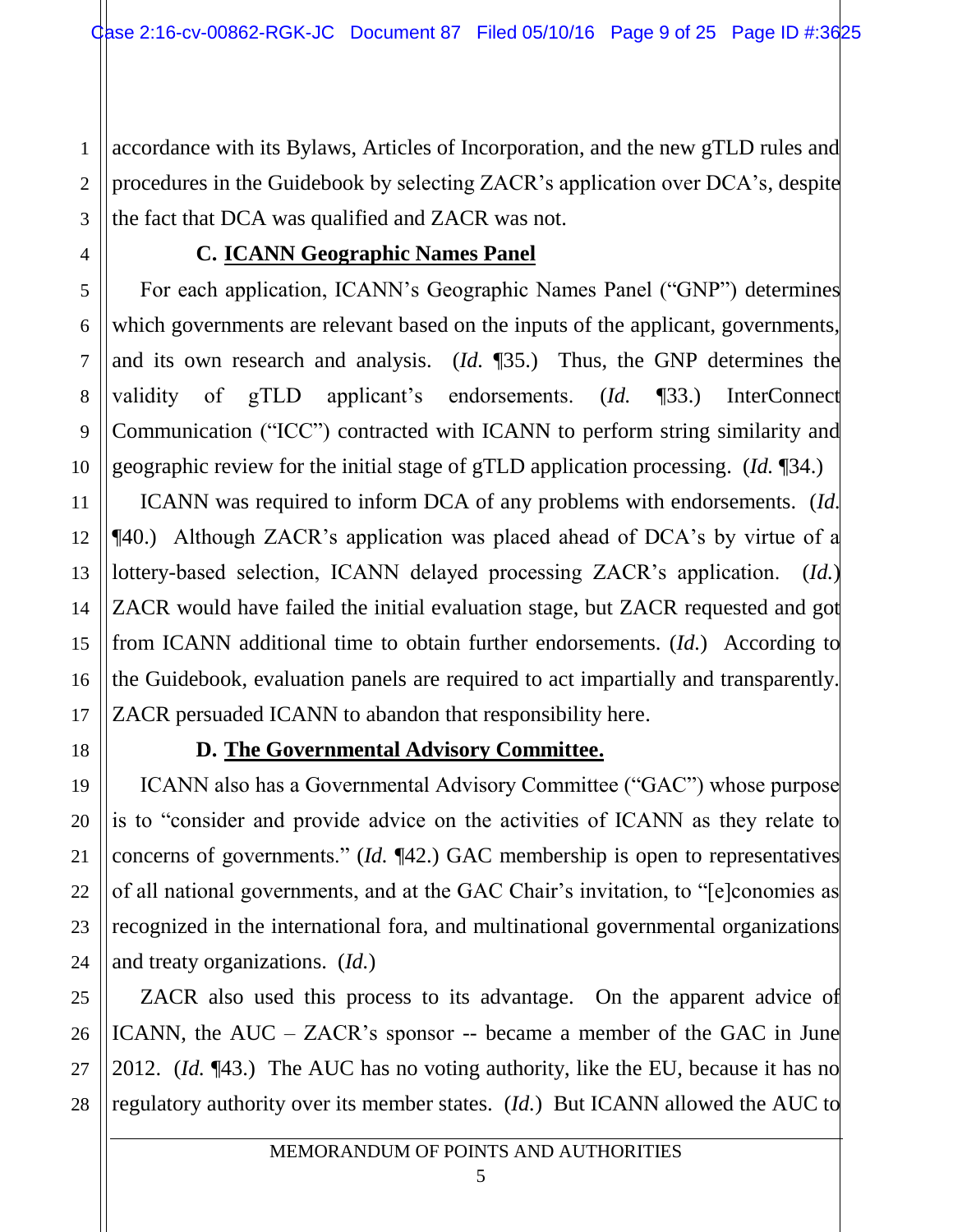1 2 3 4 5 6 7 8 9 10 11 offer advice on behalf of ZACR, and against ZACR's competitor DCA, against DCA's .Africa Application. (*Id.* ¶44.) ICANN allowed the GAC to issue "consensus advice" to deny DCA's Application from advancing. (*Id.*) Under ICANN rules, the GAC can only recommend ceasing review of an application if *all* GAC members agree; Kenya's representative did not agree. (*Id.* ¶¶44-45.) Instead, Kenya's *former* GAC advisor, Alice Munyua – a *representative for the AUC and a member of ZACR's steering committee* – purportedly made a statement on behalf of Kenya denouncing DCA's Application. (*Id.* ¶45.) The then current Kenyan GAC advisor – and only person with authority to make any decision – informed ICANN shortly afterwards that Kenya did not support Ms. Munyua's position. (*Id.*) ICANN ignored Kenya's official position. (*Id*.)

DCA informed ICANN that GAC committee members had conflicts of interest and, if DCA's application was halted on the advice of the GAC, ZACR's application should suffer the same fate. (*Id.* ¶46.) But ZACR and the AUC persuaded ICANN to play favorites and pass ZACR's application regardless of its deficiencies. ICANN accepted the GAC's advice, and continued to process ZACR's application. (*Id.*) This despite the fact that, nearly all of ZACR's endorsement letters do not actually reference ZACR, but instead support the AUC's request to reserve .Africa as a Top-Level Reserved Name. (*Id.* ¶48.)

# **E. The Independent Review Process.**

12

13

14

15

16

17

18

19

20

21

22

23

24

25

26

27

28

The Guidebook provides that applicants may challenge ICANN's application processing through an Independent Review Process ("IRP"). (*Id.* ¶49.) However, despite the fact that DCA had already initiated an IRP regarding ICANN's failure to finish review its application, ICANN entered into a registry agreement for .Africa with ZACR. (*Id.* ¶60.) ZACR executed that agreement with full knowledge that DCA was going through the IRP process on its .Africa application. Of course, ZACR knew that delegation of the .Africa gTLD to it would have, as a practical matter, sounded the death knell for DCA's application regardless of the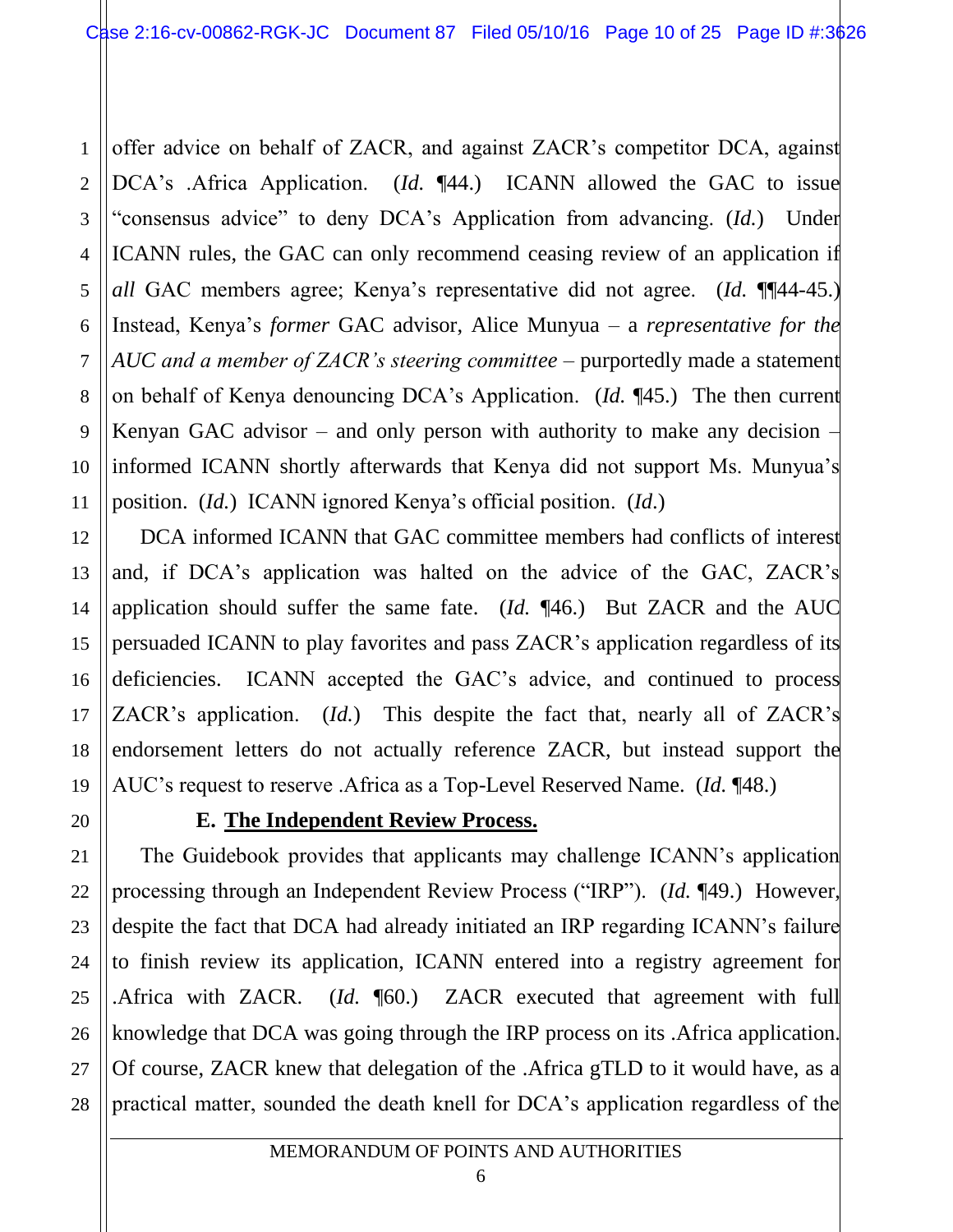1 2 3 4 5 6 7 8 result of the IRP. The IRP concluded that ICANN failed to follow its Guidebook, Bylaws, and Articles of Incorporation in its processing of DCA's application. (*Id.* ¶54.) There was no finding that DCA's application was insufficient. (*Id.*) The IRP also held that its decision was binding and that ICANN should "continue to refrain from delegating the .Africa gTLD and permit DCA Trust's application to proceed through the remainder of the new gTLD application process." (*Id.*) It was the first IRP decision regarding a new gTLD application where ICANN did not prevail. (*Id.* ¶55.)

9

10

11

12

13

14

15

16

17

18

#### **F. ICANN's processing of DCA's Application after the IRP ruling.**

After the IRP, ICANN took the position of re-evaluating DCA's geographic endorsements – the endorsements that ICC recommended ICANN accept and the endorsements that passed ZACR's application.<sup>3</sup> (*Id.* ¶58.) ICANN ultimately denied DCA's application. (*Id.* **[60.**) Apparently succumbing to pressure from ZACR and AUC once again, ICANN held a special and apparently previously unplanned board meeting – just after DCA filed its application for a TRO in this Court – to confirm its intention to delegate .Africa to ZACR.

Accordingly, ZACR wrongfully interfered with ICANN's agreement with DCA, conspired with ICANN to commit fraud against DCA, and competed unfairly with DCA. Therefore ZACR's motion to dismiss should be denied.

# **III. LEGAL STANDARD**

A Rule 12(b)(6) motion tests the *legal sufficiency* of the claim or claims stated in the complaint. *Strom v. United States*, 641 F.3d 1051, 1067 (9th Cir. 2011). "Rule 12(b)(6) motions are viewed with disfavor. Dismissal without leave to amend is proper only in 'extraordinary' cases. When ruling on a 12(b)(6) motion, the complaint must be construed in the light most favorable to the plaintiff. The court must accept as true all material allegations in the complaint, as well as any reasonable inferences to be drawn from them." *Broam v. Brogan*, 320 F.3d 1023,

 $\overline{a}$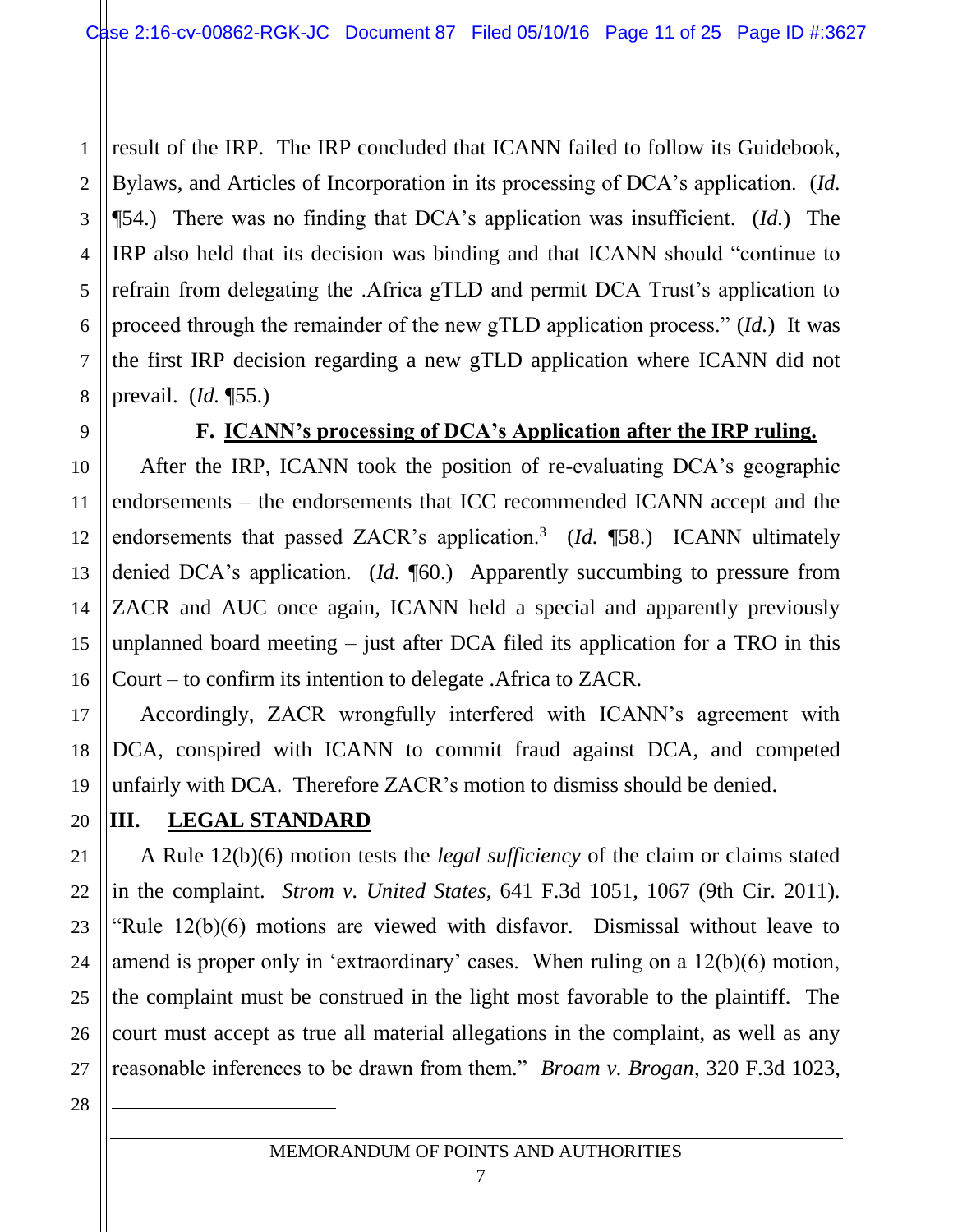1 2 3 4 5 6 7 8 9 1028 (9th Cir. 2003) [internal citations omitted]. "[A] well-pleaded complaint may proceed even if it strikes a savvy judge that actual proof of those facts is improbable, and 'that a recovery is very remote and unlikely.'" *Bell Atl. Corp. v. Twombly*, 550 U.S. 544, 556 (2007). In addition, "[t]he court may properly consider matters of the public record (e.g. pleadings, orders and other court papers on file in another action pending in the court, records and reports of administrative bodies; or the legislative history of laws, rules or ordinances) … as long as the facts noticed are not subject to reasonable dispute." *Intri-Plex Technologies, Inc. v. Crest Grp., Inc.*, 499 F.3d 1048, 1052 (9th Cir. 2007).

#### **IV. ARGUMENT**

10

11

15

17

18

19

20

21

22

23

24

25

27

12 13 14 DCA has adequately stated claims against ZACR for declaratory relief, intentional interference with contract, aiding and abetting fraud, and unfair competition. For the following reasons, the Court should deny ZACR's motion to dismiss those claims.

# **A. DCA has standing to make its Declaratory Relief claim.**

16 26 28 DCA has standing to seek a declaration from the court that (1) the registry agreement between ZACR and ICANN is null and void and (2) that ZACR's application to ICANN is deficient. 28 U.S.C. Section 2201(a) allows a court in a "case of real controversy" to "declare the rights and other legal relations of *any interested party* seeking such declaration, whether or not further relief is or could be sought." 28 U.S.C. §2201(a) (emphasis added). The basic elements of standing are that: (1) plaintiff must have suffered an injury in fact that is concrete and particularized, (2) there must be a causal connection between the injury and defendant's conduct, and (3) it must be likely, as opposed to speculative, that the injury will be redressed by a favorable decision. *Lujan v. Defenders of Wildlife*, 504 U.S. 555, 560-61, (1992). In order to have standing for declaratory relief with regard to a contract claim, a claimant need not be a party to the contract but must have "a stake in the controversy". *Newcal Indus. v. Ikon Office Sol.,* 513 F. 3d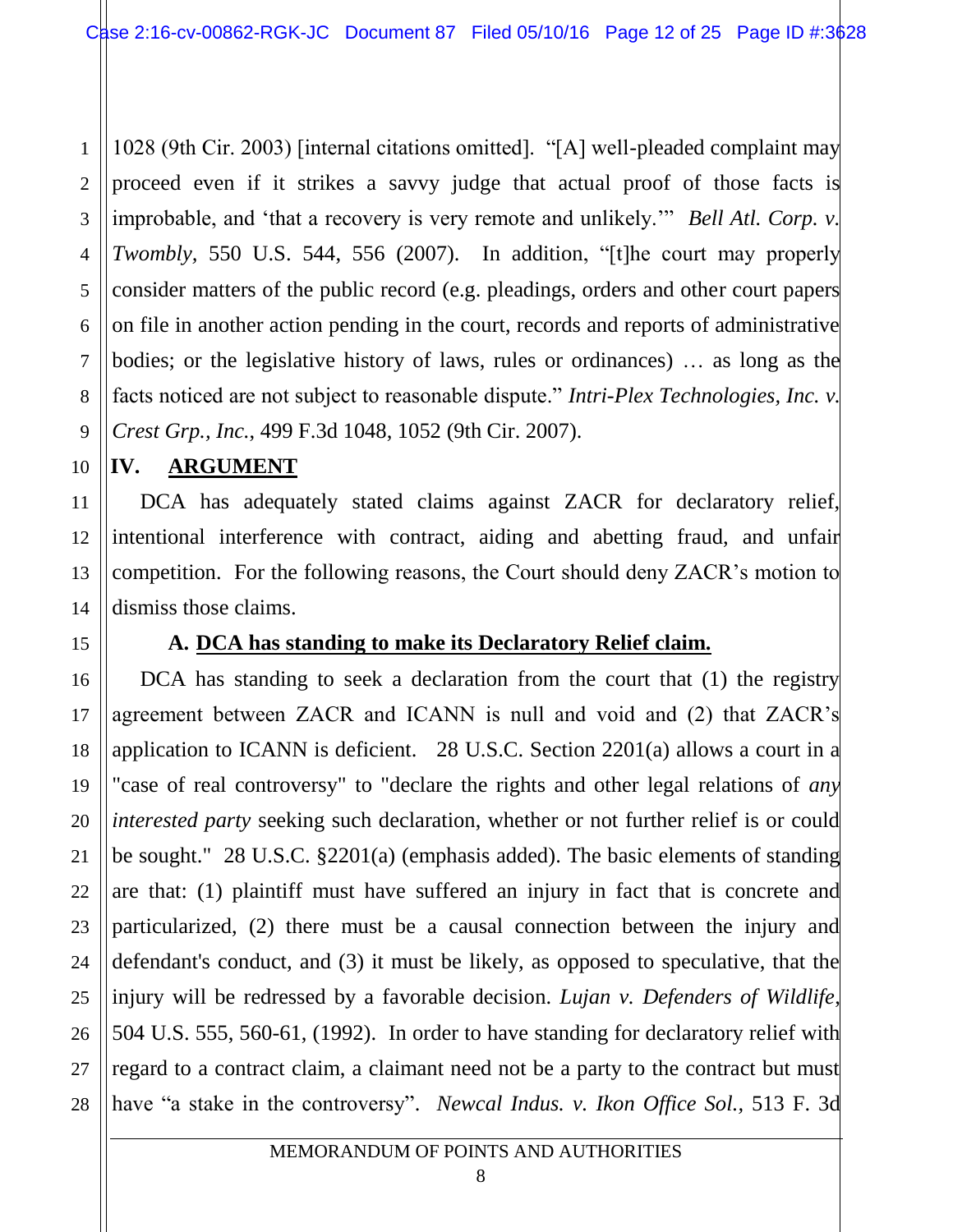1 2 3 4 1038, 1056 (9<sup>th</sup> Cir. 2008). DCA has a stake in the controversy because ICANN and ZACR infringed on its right to have its application processed fairly, as per its agreement with ICANN. *See* FAC Ex. 1 at ¶¶105 - 109; 135, 144- 146; FAC ¶¶ 45-46, and  $61^4$ .

In support of its argument to the contrary, ZACR cites a case from the Northern District of Nevada and another from the District of Oregon. Both of these cases are readily distinguishable from the facts at hand. In *Douglas v. Don King Productions, Inc.*, 736 F.Supp. 223, 224 (D. Nev. 1990), the promoter asking for declaratory relief regarding a contract between Douglas and Don King Productions did not have firm contract with plaintiff. *Id.* at 224. The promoter's contract was contingent upon a waiver by Don King Productions or a court order on the declaratory relief cause of action. *Id.* The Court found that the promoter was in the "same posture as other would-be promoters who would like to promote Douglas" and that "since the contingencies in the Mirage-Douglas agreement may never occur, the contract is too speculative to constitute an actual or threatened injury cognizable at this time." *Id.*

In contrast to the facts of *Douglas,* DCA is the only other applicant for .Africa and, as the IRP panel found when it granted DCA emergency relief, ICANN improperly entered into a registry agreement with ZACR *before* DCA's application had been properly adjudicated. Therefore, DCA was actually injured by ICANN's signing of the registry agreement with ZACR because it was not afforded the process it was entitled. DCA is also threatened with injury because – as the only other (and qualified) applicant – DCA may lose its right to act as .Africa's registry due to the improper agreement between ZACR and ICANN. *See* FAC ¶60.

 $\overline{a}$ 

5

6

7

8

9

10

11

12

13

14

15

16

17

18

19

20

<sup>28</sup> <sup>4</sup> ZACR argues that the IRP findings cannot support DCA's claim for declaratory relief because ZACR was not a party to the IRP. Motion at 12:5 – 12:17. However, the finding that *ICANN* improperly issued the registry agreement while the IRP was pending is subject to res judicata because ICANN and DCA were parties to the IRP.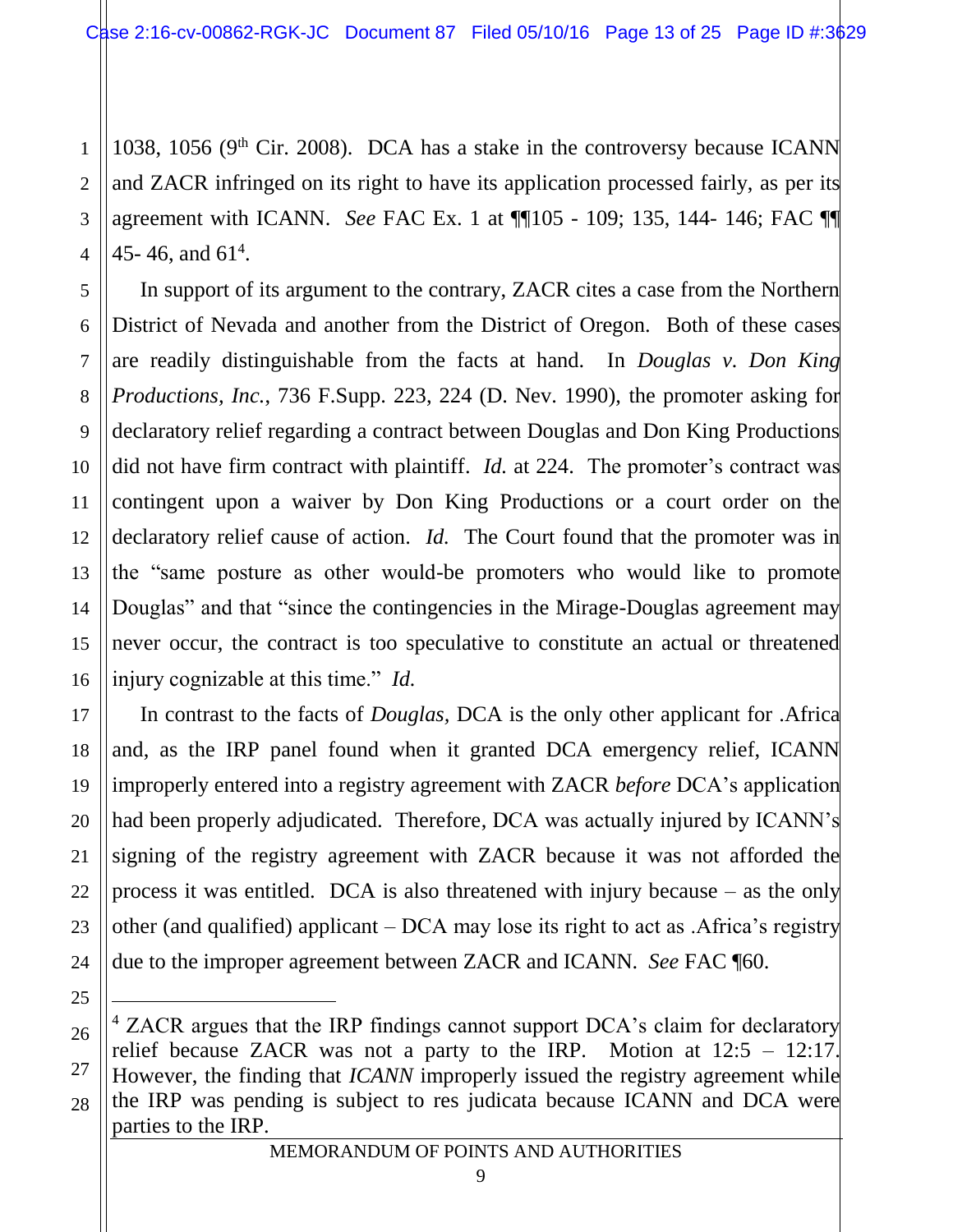3 4 6 8 9 In *Evans v. Sirius Comput. Sols., Inc.*, No. 3:12-cv-46-AA, 2012 U.S. Dist. LEXIS 61552, (D. Or. May 1, 2012), defendant purchased plaintiff's former employer. The plaintiff and his former employer had signed an agreement to *prevent* the plaintiff from taking his former employer's customers if he left the company. *Id* at \*2. The defendant sued the plaintiff to enforce that agreement. *Id*  at \*3-4. In *Evans,* the controversy only involved future or speculative rights. Here, DCA's rights have already been violated by ICANN's entering into the registry agreement with ZACR because ICANN has refused to fairly consider DCA's application as a result. *See See* FAC ¶¶57-60.

*Mardian Equip. Co. v. St. Paul Fire & Marine Ins. Co.*, No. CV-05-2729-PHX-DGC, 2006 U.S. Dist. LEXIS 60213 (D. Ariz. Aug. 22, 2006) is inapposite because the plaintiff and defendant had "no present adverse legal interests." *Id.* at \*16. Here, DCA has a present legal interest adverse to ICANN and ZACR because the existence of the registry contract violated DCA's rights under its agreements, as a gTLD applicant, with ICANN. *See* FAC ¶¶57-60, 68.

16 26 But even if DCA did not have standing to seek declaratory relief that the registry agreement is null and void, it does have standing to seek a declaration from the Court that ZACR's application does not meet ICANN's standards. ZACR argues that DCA does not have standing because it "is not a party to...ZACR's application to ICANN." Motion at 11:18. However, DCA is not seeking declaratory relief with regard to the *validity* of ZACR's application to ICANN as a contract between ZACR and ICANN; instead; DCA is seeking declaratory relief regarding the *sufficiency* of ZACR's application under ICANN's own standards. As evidenced by this lawsuit, there is an actual legal controversy as to whether ICANN properly denied DCA's application while passing ZACR's. ZACR cites no case law that support supports any argument to the contrary.

Accordingly, the Court should deny ZACR's motion to dismiss.

27 28

1

2

5

7

10

11

12

13

14

15

17

18

19

20

21

22

23

24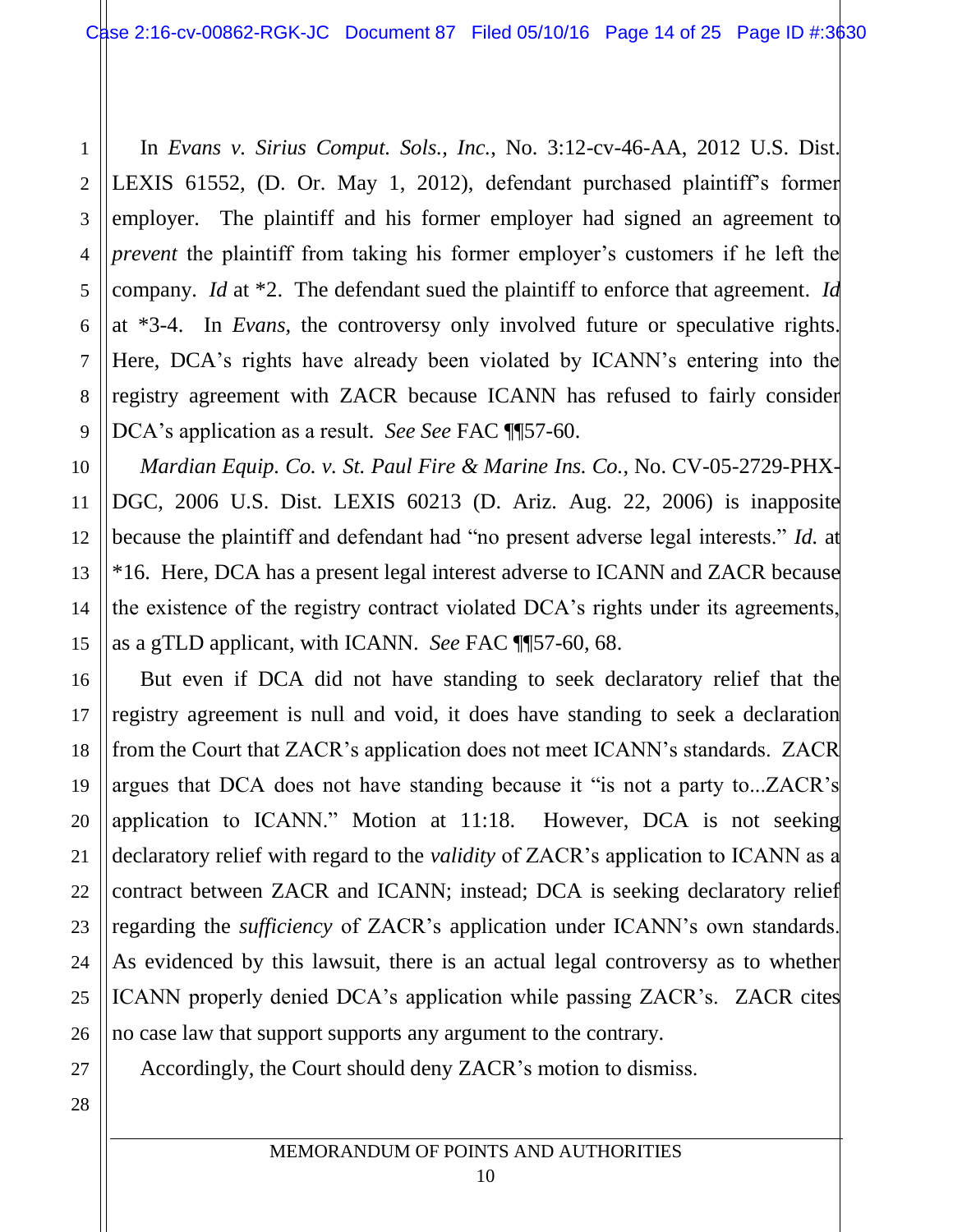# **B. DCA states a claim for Intentional Interference with Contract.**

In order to state a claim for intentional interference with contract, a Plaintiff must allege (1) a valid contract between plaintiff and a third party; (2) defendant's knowledge of the contract; (3) defendant's intentional acts designed to induce breach or disruption of the contract; (4) actual breach or disruption; and (5) resulting damage." *[Family Home & Fin. Ctr.](https://advance.lexis.com/search/?pdmfid=1000516&crid=b0cc29f0-ef23-4b2a-a0ce-57ef86ecd94c&pdstartin=hlct%3A1%3A12&pdtypeofsearch=searchboxclick&pdsearchterms=2013+U.S.+Dist.+LEXIS+16896&pdsearchtype=SearchBox&pdqttype=and&pdpsf=&ecomp=-_gdk&earg=pdpsf&prid=7a33cbb6-ab8f-4bfd-8177-8e6282e26622) v. Fed. Home Loan Mortg. Corp.*, [525 F.3d 822, 825 \(9th Cir. 2008\)](https://advance.lexis.com/search/?pdmfid=1000516&crid=b0cc29f0-ef23-4b2a-a0ce-57ef86ecd94c&pdstartin=hlct%3A1%3A12&pdtypeofsearch=searchboxclick&pdsearchterms=2013+U.S.+Dist.+LEXIS+16896&pdsearchtype=SearchBox&pdqttype=and&pdpsf=&ecomp=-_gdk&earg=pdpsf&prid=7a33cbb6-ab8f-4bfd-8177-8e6282e26622)<sup>5</sup>. DCA has adequately alleged these elements.

1

2

3

4

5

6

7

8

9

10

11

12

13

14

15

16

17

18

19

20

21

22

23

24

25

# **1. ZACR intended to induce ICANN to disregard its own rules.**

DCA alleges that ZACR's conduct, as described in the first amended complaint, induced ICANN to breach the contract or made its performance more difficult. FAC ¶111.DCA notes that ICANN was required to follow the rules in the Guidebook including Section 2.2.1.4.2 regarding geographic name endorsements and Section 2.2.1.4.3 regarding withdrawals of those endorsements. *Id.* ¶¶20, 23, and 25. Specifically, DCA complains of the following actions by ZACR, which ZACR intended to cause ICANN to unfairly delegate .Africa to it instead of DCA, in contravention of the Guidebook:

- "ZACR wrongfully campaigned against DCA's application both to ICANN and the AUC. ZACR also represented to AUC that DCA should not have AUC's endorsement because it was not a community organization, even though an application by an individual organization is perfectly acceptable under ICANN's rules. ZACR also invited the ICANN Independent Objector ("IO") to object to DCA even though DCA was not subject to the IO's review because DCA's application was not a community application." *Id.* ¶28.

- "ZACR represented that it was applying for the .Africa gTLD on behalf of the African 'community.' However, it failed to submit the required type of

26 27

 $\overline{a}$ 

<sup>&</sup>lt;sup>5</sup> ZACR does not contest that DCA has adequately alleged the first two of these elements.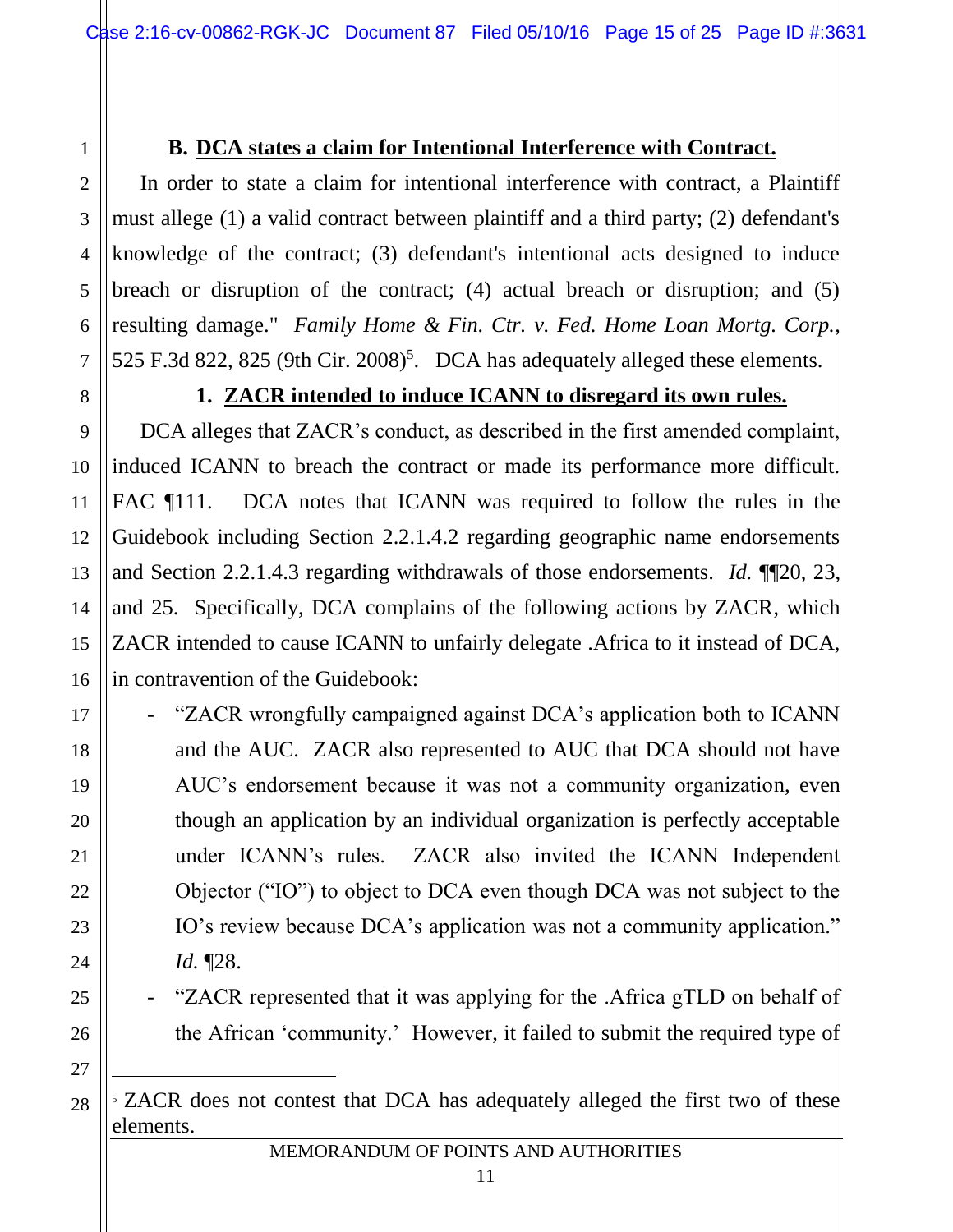1

2

3

4

5

6

7

8

9

10

11

12

13

14

15

16

17

18

19

20

21

22

23

24

25

26

27

28

application for organizations applying on behalf of a 'community,' which is a term of designation and differentiation for gTLDs. Nevertheless, ICANN processed ZACR's 'standard' application. A 'standard' application does not require an applicant to show that it represents a community." *Id*. ¶31.

- ZACR represented "(1) that it had a large number of qualifying endorsements from African governments sufficient to meet the 60% threshold under ICANN rules, and (2) that it had the requisite financial capability to operate as a gTLD operator." *Id.* ¶32. Those representations were false. *See Id.* ¶48.
- "Alice Munyua, Kenya's former GAC advisor and a member of the ZACR Steering Committee as well as a GAC representative for the AUC, made a statement purportedly on behalf of Kenya denouncing DCA's application for .Africa. The current Kenya GAC advisor wrote to the GAC Chairperson later that evening to inform her that Ms. Munyua no longer represented Kenya and that Kenya did not share her viewpoints on .Africa but ICANN Board nonetheless accepted the GAC advice rendered without consensus." *Id*. ¶45.
	- "ZACR did not have sufficient country specific endorsements to meet the ICANN requirements for geographic gTLDs. Only five of the purported endorsement letters submitted by ZACR from African governments actually referenced ZACR by name. Presumably, ZACR passed on the basis of the same regional endorsements that ICANN and GAC had used to derail Plaintiff's application. ZACR filed purported support letters where African governments were endorsing the AUC's "Reserved Names" initiative, along with declarations made by the AUC regarding its intention to reserve .Africa for its own use along with its appointment letter from the AUC as evidence of such support. Had ICANN used fair and even-handed criteria, DCA's application would have passed." *Id.* ¶48.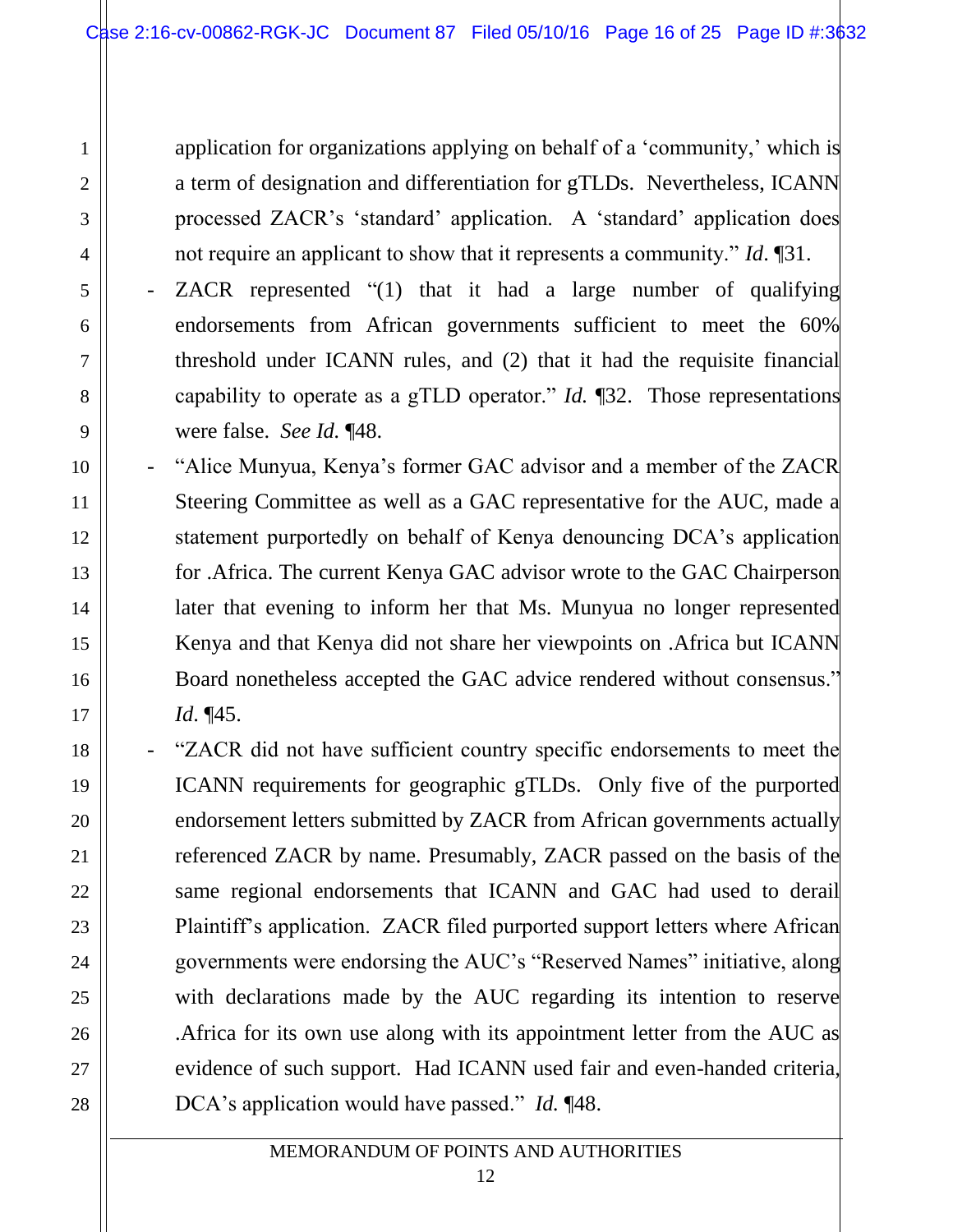1

2

3

4

5

6

7

8

9

10

11

12

13

14

15

16

17

18

19

20

21

"ZACR's improper relationship with AUC is evident in the signed contract in which ZACR signed over all its rights to .Africa to the AUC. Specifically, that the 'AUC shall retain all the rights relating to the dotAfrica TLD [Top Level Domain], including in particular, intellectual property and other rights to the registry databases required to ensure the implementation of the agreement between the AUC and the ZACR, and the right to re-designate the registry function.'" *Id.* ¶91.

In addition to these specific acts the gravamen of the FAC is that ZACR and AUC were improperly using their political clout (given the transition issue) to encourage ICANN to favor them and disfavor DCA at every turn – and in fact, ICANN bowed to that pressure at every turn to the great detriment of DCA. Despite ZACR's argument to the contrary, these activities are tethered to the disruption of the Guidebook. ZACR's involvement with the GAC opinion alone contributed to ICANN's violation of the Guidebook as the IRP already determined that the GAC opinion was not in accordance with Guidebook Rules 1.1.2.7 or 3.1. *Id.*, Ex. 1 at  $\P$ [105 - 109; DCA's RJN, Ex. 1. ZACR's other actions, including lobbying to the AUC and submitting improper endorsements induced ICANN to deny DCA's application when in fact DCA had met the Guidebook's standards but ZACR had not. DCA alleges that all of these actions induced ICANN to breach the Guidebook or at least disrupted ICANN's processing of DCA's application pursuant to the Guidebook.

22 23 24 25 26 27 28 ZACR's cite to *Image Online Design Inc. v. Internet Corp. for Assigned Names and Nos.* is readily distinguishable. There the court found that the allegations were conclusory where the plaintiff did not allege "any facts identifying the particular contracts, the actual disruption of these contracts, or any actual damage" to the plaintiff. *Image Online Design Inc. v. Internet Corp. for Assigned Names and Nos.*, No. CV 12 – 08968-DDP, 2013 U.S. Dist. LEXIS 16896 at \*28 (C.D. Cal.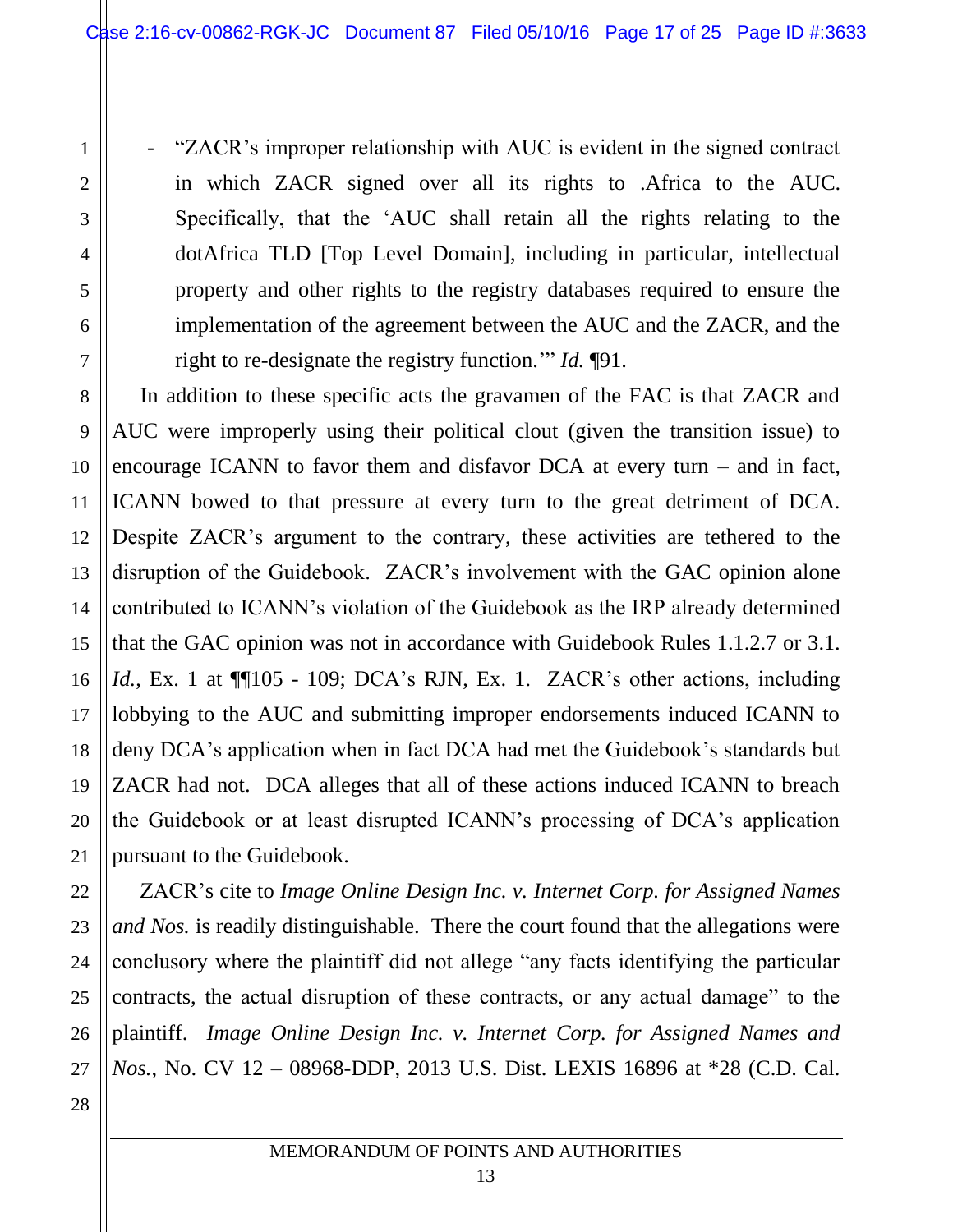1 2 Feb. 7, 2013). In contrast and as detailed above, DCA has alleged numerous facts in each of these categories.

3

4

5

6

7

8

9

10

11

12

13

14

15

16

17

18

19

20

21

22

23

24

 $\overline{a}$ 

# **2. DCA alleges that ICANN breached the Guidebook.**

DCA also adequately alleges that ICANN breached the Guidebook, as the IRP panel already found. Even ICANN abandoned its motion to dismiss asserting the same failed argument. *See* Docket Nos. 78, 79. DCA alleges that ICANN failed to comply with provisions in the Guidebook regarding: 1) gTLD program rules of transparency and fair competition, 2) the geographic names evaluation process; and 3) GAC procedures (*Id.* ¶¶ 68-71). DCA also alleges that "a. ICANN represented to Plaintiff that Plaintiff's application for .Africa would be reviewed in accordance with, ICANN's Articles of Incorporation, and the new gTLD Applicant Guidebook; all of which promise a fair and transparent bid process, fair competition, and non-interference with an applicant's application by a competitor or third-party" and "ICANN represented that all applicants for the .Africa gTLD would be subject to the same agreement, rules, and procedures." (*Id*. ¶74.)

ZACR argues that the discretion to "determine not to proceed with any and all applications for new gTLDs" means that it cannot have breached the Guidebook. ICANN cannot accept an \$185,000 application fee and then refuse to abide by the provisions of the Guidebook and the rules that ICANN incorporated therein. In any event, ICANN's "discretion" clause is at best ambiguous. It cannot mean that ICANN can decide to reject a qualified applicant for any reason whatsoever. It must be read in context and in conjunction with the numerous other provisions in the Guidebook which limit and define that discretion<sup>6</sup>. Cal. Civ.

<sup>25</sup> 26 27 28 <sup>6</sup> The language regarding "discretion" should also be read in connection with ICANN's requirements under its contract – SA 1301-12-CN-0035-- with the U.S. government. That contract, among other things, expressly requires ICANN to follow "its own policy framework" in the delegation process. With leave, DCA would add allegations regarding this contract, which further shows that ICANN is contractually bound to the US government not to disregard its own rules.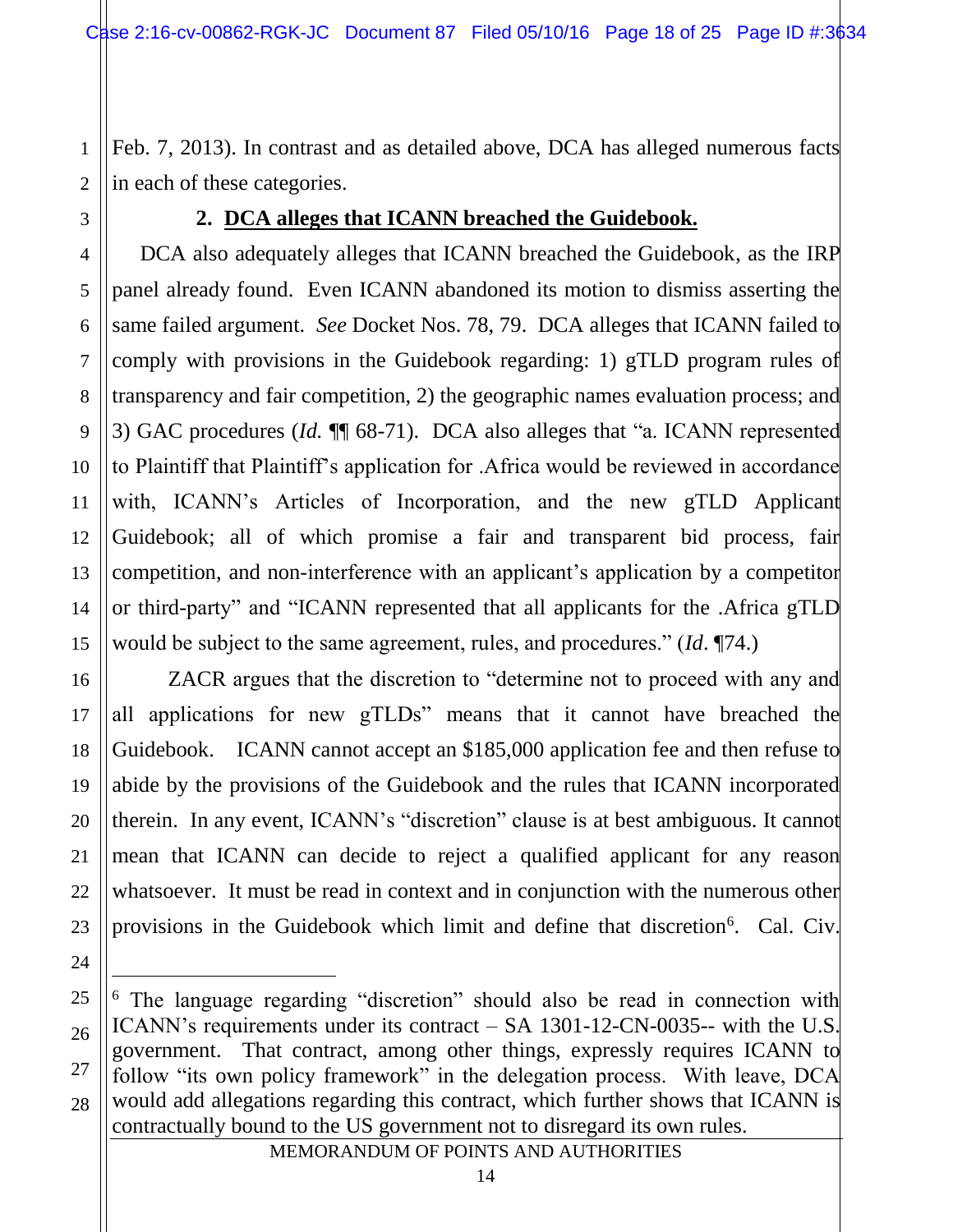1 2 3 4 5 6 7 8 Code §1641. The Guidebook establishes certain requirements and standards by which it will judge applications, and it would be superfluous to have those provisions if ICANN could arbitrarily accept or deny an application for any reason whatsoever. *See generally* RJN Ex. 1, pp. 134 [Section 1.2.1 (Eligibility)]; p.138 [Section 1.2.2 (Required Documents)]; and p.155 [Section 1.5 (Fees and Payments)]. Of course, ICANN may *appropriately* use its discretion in rejecting gTLD applications for legitimate reasons – but it must still apply the rules that it agreed to in the Guidebook in exercising that discretion.

14 In this case, any ambiguities in the Guidebook should be interpreted in DCA's favor because ICANN drafted the Guidebook. Cal. Civ. Code §1654; *See Oceanside 84, Ltd. v. Fidelity Federal Bank*, 56 Cal.App.4th 1441, 1448-1449 (1997) ["If a contract is capable of two different reasonable interpretations, the contract is ambiguous. A well-settled maxim states the general rule that ambiguities in a form contract are resolved against the drafter."]; *See Garcia v. Stonehenge, Ltd.*, No. C-97-4368-VRW, 1998 U.S. Dist. LEXIS 23565, at \*6 (N.D. Cal. Mar. 2, 1998) ["[F]ederal courts may apply general principles of state law regarding contract interpretation."]. Furthermore, because of the ambiguity parole evidence will be admissible and therefore discoverable. *Chastain v. Belmont*, 43 Cal.2d 45, 51 (1954).

*Image Online Design, Inc. v. Internet Corp. for Assigned Names and Nos.* does not support the notion that ICANN could not have breached the Guidebook, because the language the court examined there was from a year 2000 application not the 2012 Guidebook at issue here. *Image*, 2013 U.S. Dist. LEXIS 16896 at \*3 - \*4. Moreover, the language the court examined in *Image* was different from the language ZACR points to from the Guidebook. See *id.,* at *\**10.

26 27 28 Accordingly, ICANN's self-described "discretion" does not somehow trump all of the other Guidebook requirements and does not grant it absolute immunity or protection from breaches of the agreement between the parties. At best the issue of

9

10

11

12

13

15

16

17

18

19

20

21

22

23

24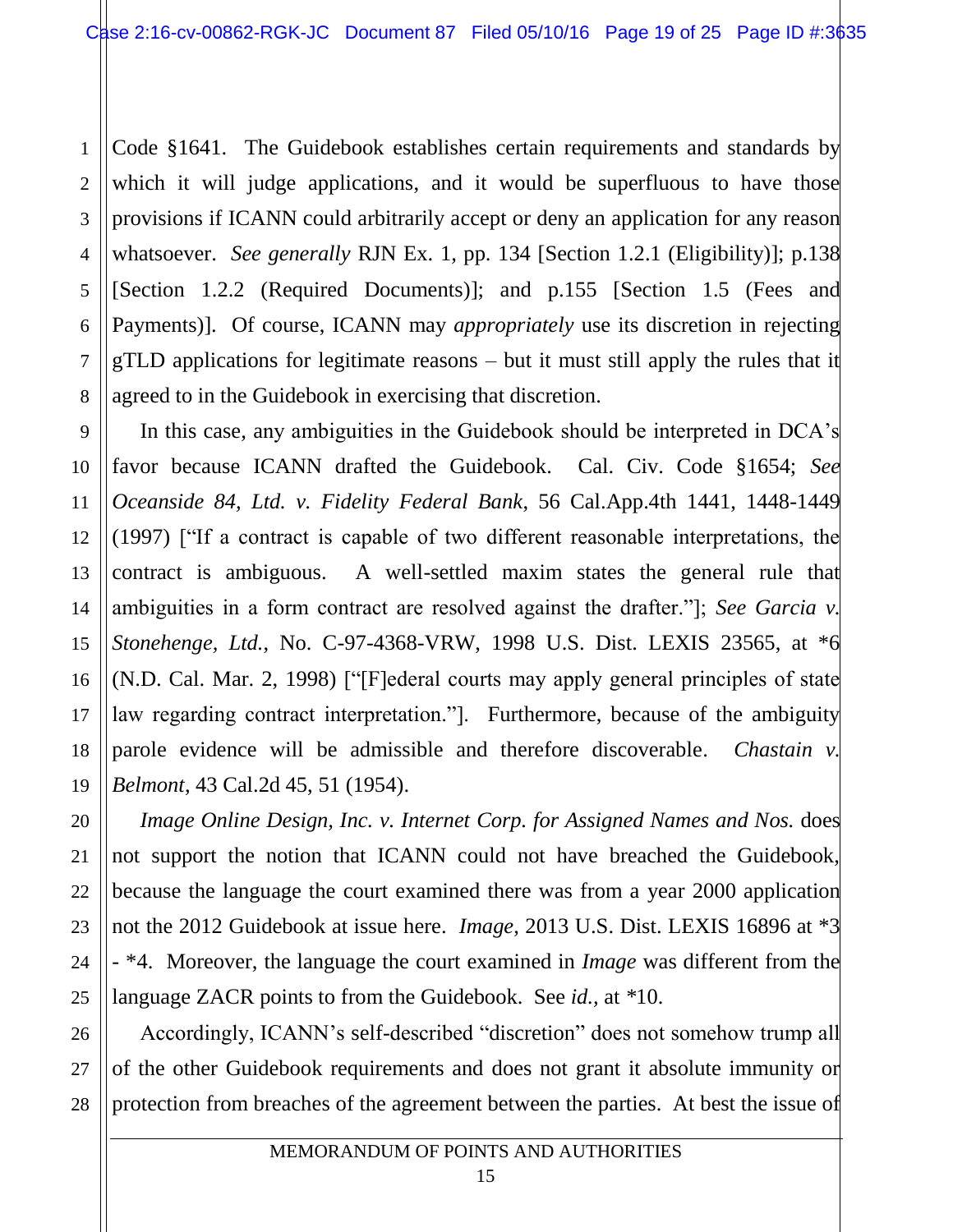ICANN's discretion in reviewing DCA's application is a factual question not proper for consideration on a motion to dismiss. DCA has therefore alleged a breach or disruption of the terms of Guidebook.

1

2

3

4

5

6

7

8

9

10

11

12

13

15

16

17

18

19

20

21

22

23

24

25

26

27

28

### **3. DCA alleges that ZACR proximately caused its damages.**

14 DCA alleges that ZACR's actions were a proximate cause to ICANN's breach of the Guidebook, its bylaws, and its articles of incorporation. *See* FAC ¶¶84, 92, 113. ZACR argues that DCA cannot have been harmed by ZACR's actions because there was no guarantee that DCA would have otherwise been delegated .Africa. Motion at  $10:26 - 11:8$ . However, if ICANN had followed its own rules – which despite its "discretion" it was required to do as explained in Section IV.B.2, *supra*, - and had ZACR not interfered, DCA would have had more than a "hope" of being delegated .Africa. DCA had passed all phases of the initial evaluation but for the geographic names evaluation, which ZACR disrupted through Alice Munyua's (a member of the ZACR steering committee) involvement with the GAC. FAC ¶45. If ICANN had properly dismissed ZACR's application for lack of proper endorsements and failure to submit an application as a community applicant, which ZACR purported to be, DCA would have been the only applicant for .Africa and would have moved to the delegation phase of the application process. But even were this not the case, ICANN had an agreement with DCA to review its application fairly and pursuant to ICANN's rules in the Guidebook, the Bylaws, and its Articles of incorporation. FAC ¶20. It was this agreement that ICANN violated due to the influence ZACR intentionally exerted.

Moreover, the truth of DCA's allegation that "ZACR's actions were a substantial factor in causing Plaintiff's harms" is a question of fact and therefore not an issue the Court should consider on a motion to dismiss. Neither of the cases ZACR cites support its argument here. In *Augustine v. Trucco*, unlike here, the complaint was clearly deficient on its face because "plaintiff had no contract with the Truccos, but in addition to that fatal fact, there is no allegation in the complaint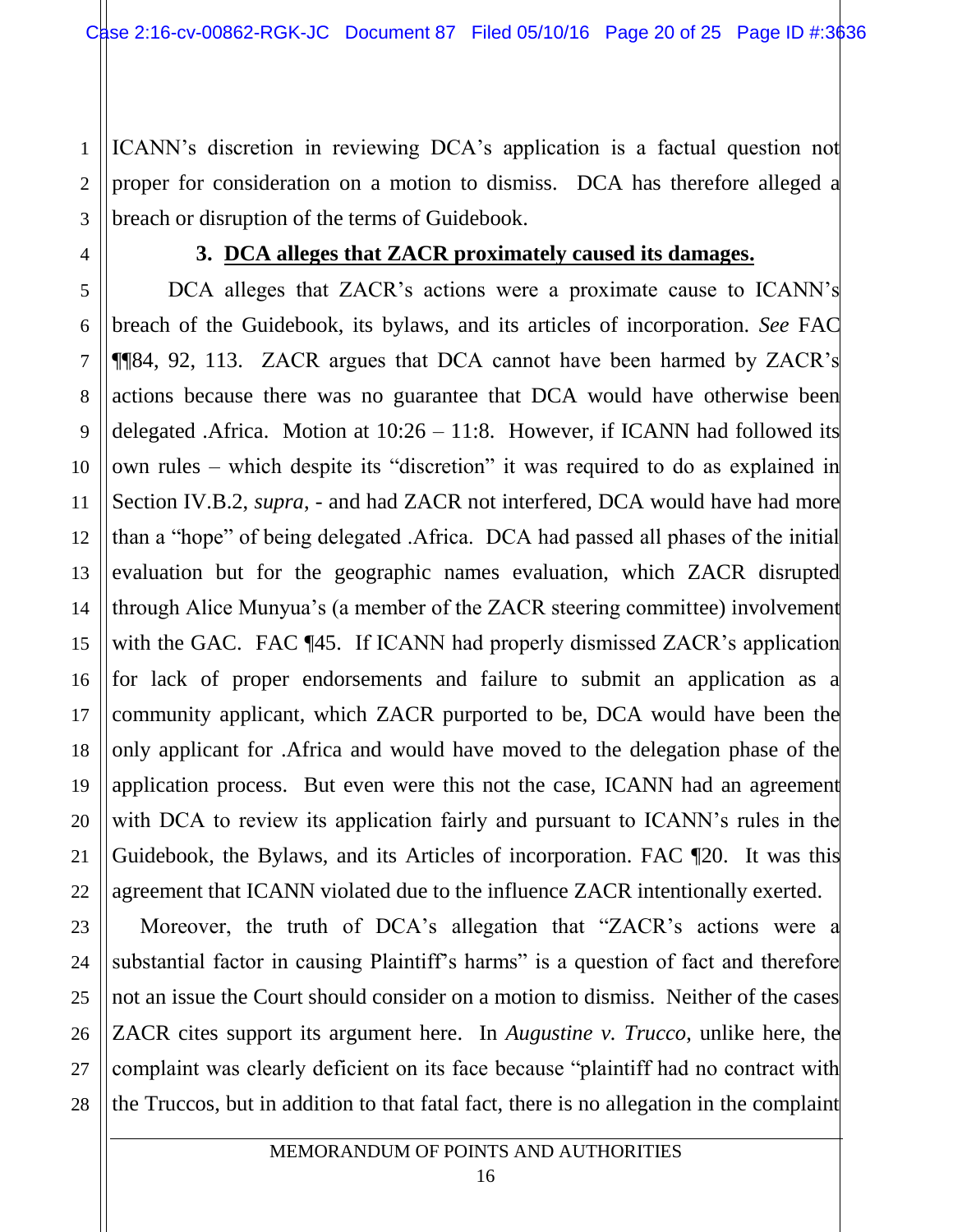1 2 3 4 5 6 7 8 9 or in the proposed sixth count that Allen or Dwyer intentionally or actively induced or persuaded the Truccos to breach any contract with plaintiff. There is no allegation that the Truccos would otherwise have performed any contract with plaintiff, or that it was breached or abandoned by any wrongful act of Allen or Dwyer, or that any act of Allen or Dwyer was the moving cause of the Truccos' breaching the contract." *Augustine v. Trucco*, 124 Cal. App. 2d 229, 246-247 (1954). *Blank v. Kirwan*, 39 Cal.3d 311 (1985) is inapposite because it deals with a claim for intentional interference with prospective economic advantage, not contract, and that claim has materially different elements.

10

# **C. DCA states a claim for Aiding and Abetting Fraud<sup>7</sup> .**

11 12 13 14 15 16 17 18 19 20 21 22 23 Although not titled as a separate cause of action, DCA has adequately alleged a claim for aiding and abetting fraud. The test is whether the facts, as alleged, support any valid claim entitling the plaintiff to relief, not necessarily that intended by the plaintiff. *Johnson v. City of Shelby, Miss* 135 S.Ct. 346, 346 - 347 (2014); *Alvarez v. Hill*, 518 F.3d 1152, 1158 (9th Cir. 2008). "In California, liability may be imposed on one who aids and abets the commission of an intentional tort, including fraud, if the person (a) knows the other's conduct constitutes a breach of duty and gives substantial assistance or encouragement to the other to so act or (b) gives substantial assistance to the other in accomplishing a tortious result and the person's own conduct, separately considered, constitutes a breach of duty to the third person." *Marcelos v. Dominguez*, No. C-08-00056 WHA, 2008 U.S. Dist. LEXIS 91155 at \*24 - \*25 (N.D. Cal. July 18, 2008) (internal citations and quotations omitted). DCA has shown that ZACR aided and abetted ICANN under both prongs.

 $\overline{a}$ 

<sup>28</sup> <sup>7</sup> DCA acknowledges that it has not stated a claim for conspiracy to commit fraud against ZACR. With leave to amend, DCA will re-label this cause of action as a claim for aiding and abetting fraud.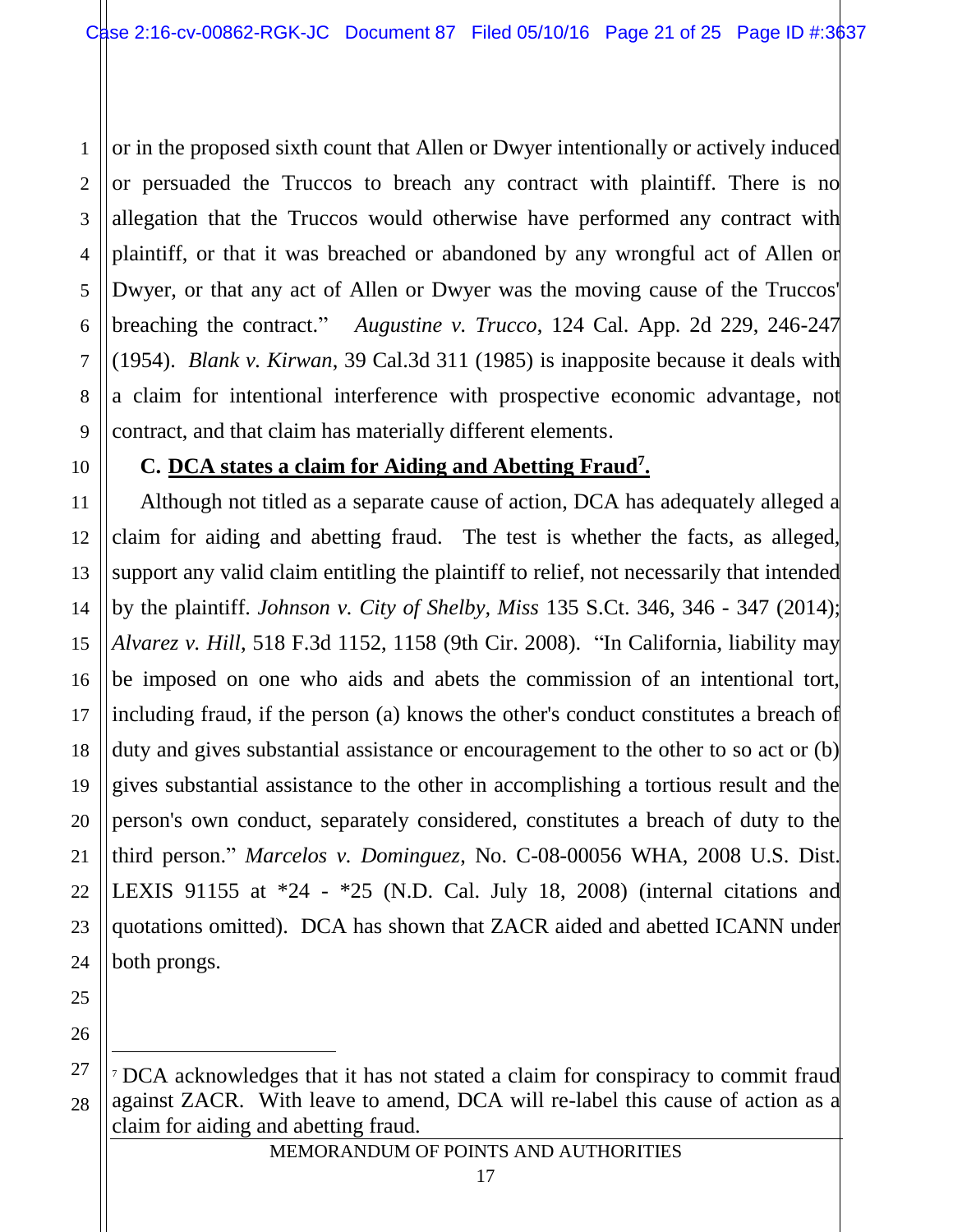With regard to the first test, by alleging that ICANN "conspired" with ZACR to commit fraudulent acts, DCA has alleged that ZACR had knowledge of ICANN's fraud. FAC ¶84. Moreover, as an applicant itself, ZACR knew of the contents of the Guidebook and ICANN's bylaws, which DCA alleges promise noninterference with an application by a competitor and review of applications pursuant to the same agreement, rules, and procedures. *Id.* ¶74. ZACR knew that ICANN's representations were false, as ICANN unfairly assisted ZACR from the beginning of the application process and throughout the application review. *See e.g. Id.* ¶¶28, 31, 32, 45, 48, 53, 69(e), 75(b), 76, 85. The FAC also describes in detail how ZACR encouraged ICANN to disregard its rules regarding fairness and procedural safeguards to award ZACR the .Africa gTLD. *See e.g. Id.* ¶¶28, 31, 32, 45, 48, 91.

DCA has also satisfied the second test. For the reasons just explained, ZACR gave substantial assistance to ICANN in committing intentional misrepresentation through its insistence on selecting ZACR's application instead of DCA's. This assistance included ZACR's improper involvement in the GAC process, its campaigning to ICANN and the AUC against DCA, and its entering into a registry agreement with ICANN during the IRP process. ZACR's actions in and of themselves constituted intentional interference with contract, as described in section IV.B., *supra*, and anti-competitive behavior, as explained in Section IV.D., *infra*. The aforementioned allegations have put ZACR on sufficient notice of the nature of the claim against it and are therefore plead with sufficient particularity. *Marcelos,* 2008 U.S. LEXIS 91155 at \*27.

# 24

1

2

3

4

5

6

7

8

9

10

11

12

13

14

15

16

17

18

19

20

21

22

23

# **D. DCA states a claim under the UCL.**

25 26 27 28 DCA has properly alleged that ZACR engaged in "unlawful, unfair, and fraudulent business acts or practices" under the "unfair" and "fraudulent prongs of Cal. Bus. & Prof. Code section 17200. DCA has alleged that ZACR engaged in unlawful practices through its claim for intentional interference with contract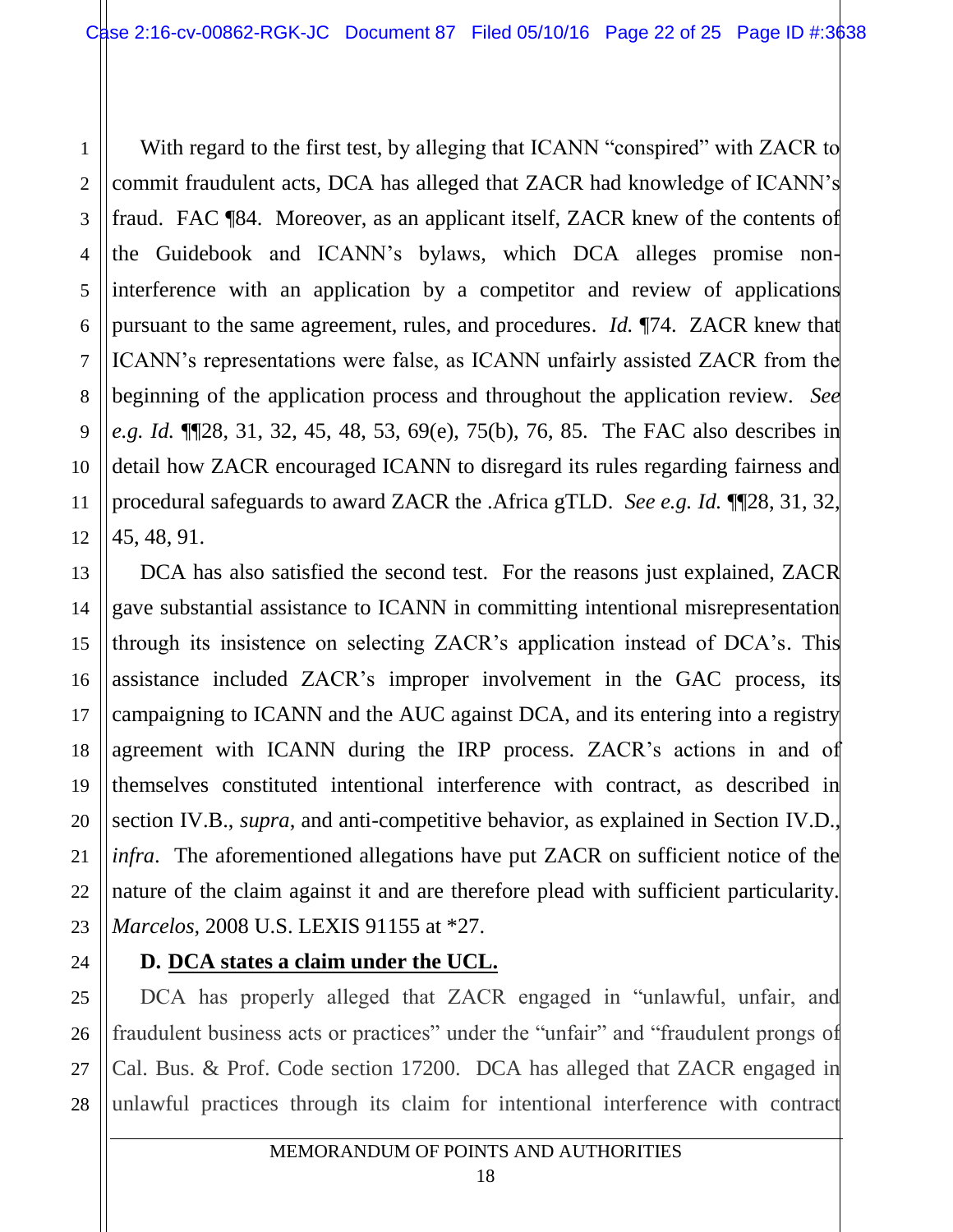1 2 3 4 5 6 7 8 9 10 11 12 13 14 15 16 17 18 19 20 21 22 23 24 25 26 against ZACR and its claim (though not separately stated) that ZACR aided and abetted ICANN in its fraud. *See e.g.* FAC ¶¶83-95, and 108-114. Under section 17200, a "fraudulent" practice is defined more broadly than common law fraud and only requires a showing that "members of the public are likely to be deceived." *Multimedia Patent Trust v. Microsoft Corp*., 525 F.Supp.2d 1200, 1217 (S.D. Cal. 2007). Rule 9(b) requirements do not apply where common law fraud is not the basis of a UCL claim. *Multimedia*, 525 F.Supp.2d at 1217. Here DCA has alleged that ZACR has made misrepresentations with regard to its application and campaigned against DCA's application, which makes it likely that the public<sup>8</sup> will be deceived with respect to the validity of ZACR's application as compared to DCA's. FAC ¶¶28, 31, 32, 45, 48, 91. Furthermore DCA, a member of the public, has alleged that it has been harmed due to ZACR's deceptive actions. DCA can allege that the U.S. government, representative of the U.S. people, has been harmed by ZACR's actions by encouraging the government's contractor (ICANN) to act inconsistently with its duties under the contract. DCA's RJN Ex. 2. Therefore, DCA has also stated a claim pursuant to section 17200's "fraud" prong. ZACR argues that DCA's UCL claim is deficient because it seeks disgorgement of profits obtained by Defendants which ZACR argues is not restitutionary. Motion at 7:18 – 19. However, the case ZACR cites to, *Korea Supply Co. v.* Lockheed Martin Corp., 29 Cal. 4<sup>th</sup> 1134 (2003), was *decided before* the California Supreme Court case of *Kwikset Corp. v. Superior Court*, 51 Cal.4th 310 (Cal. 2011). *Kwikset* explains that alleging an economic injury in the form of lost customers and sales revenue is sufficient to satisfy standing under UCL and that whether a party will ultimately be unable to prove damages does not mean a UCL claim is inadequate. *Kwikset Corp. v. Superior Court*, 51 Cal.4th 310, 335-336 (Cal. 2011); *Luxul Tech Inc. v. Nectarlux, LLC,* 78 F.Supp.3d 1156 (N.D. Cal.

27

 $\overline{a}$ 

<sup>28</sup> <sup>8</sup> The application review process and correspondence with the parties is publicly available on ICANN's website.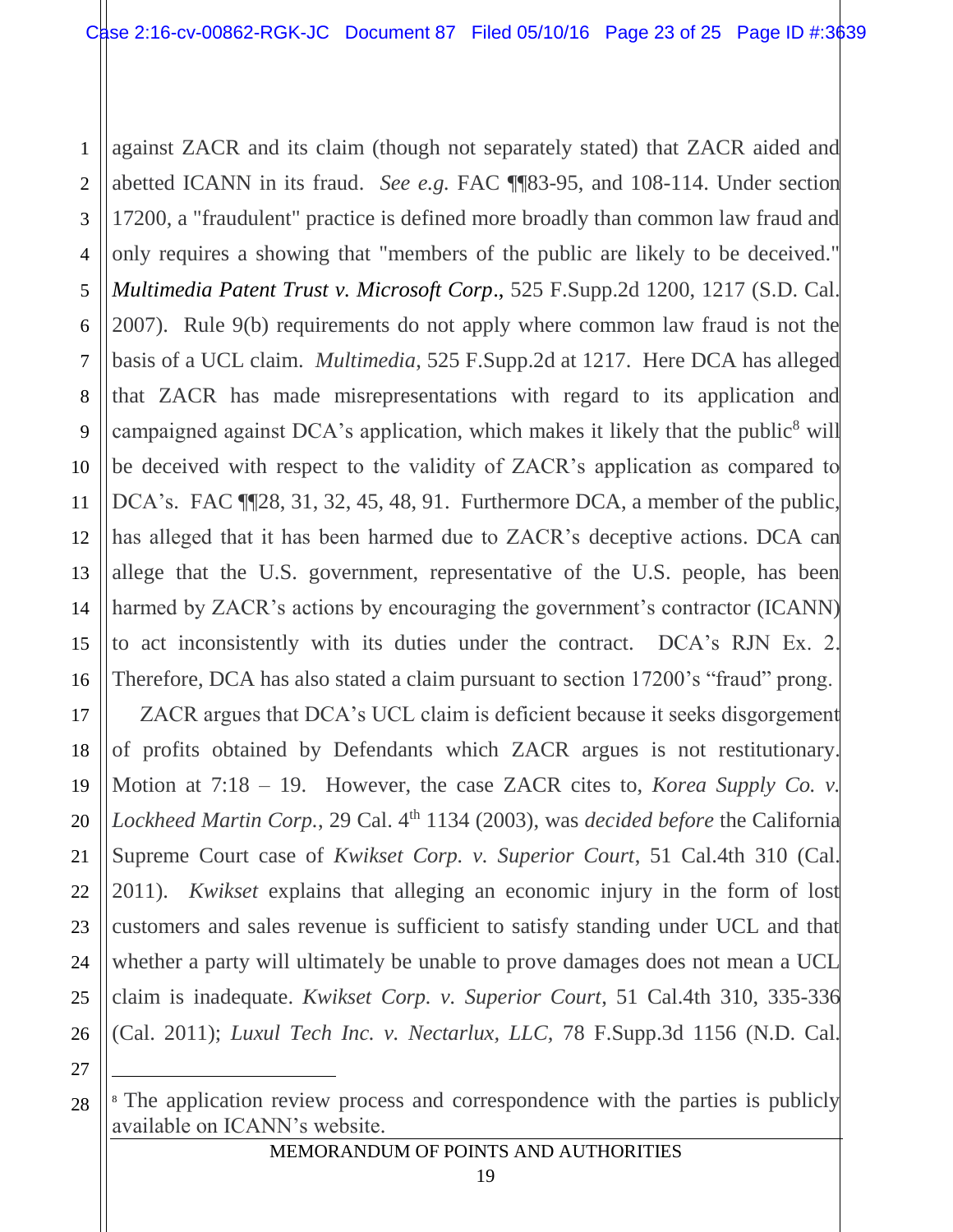1 2 3 2015). Moreover, discovery will likely reveal facts allowing DCA to allege that ZACR has taken potential customers from it and damaged its reputation – as an example, ZACR's website already suggests that it will be the operator for .Africa.

### **E. At the very least, leave to amend should be granted.**

In the event that the Court finds any of DCA's allegations insufficient, DCA can amend its claims with particular facts. "The court should freely give leave [to amend] when justice so requires." Fed. R. Civ. P. 15(a)(2). "It is black-letter law that a district court must give plaintiffs at least one chance to amend if their complaint was held insufficient." *Nat'l Council of La Raza v. Cegavske*, 800 F.3d 1032, 1041 (9th Cir. 2015). DCA can make amendments regarding its contract with the U.S. government supporting both its intentional interference with contract claim and its unfair competition claim. DCA can also make amendments more clearly stating its aiding and abetting fraud claim.

ZACR's opposition to DCA's pleadings is the first challenge to the adequacy of DCA's complaint – DCA voluntarily amended its complaint after the case was removed to federal court. ZACR makes no showing that amendment by DCA is futile. DCA requests leave to amend if the Court finds its allegations insufficient.

### **V. CONCLUSION**

4

5

6

7

8

9

10

11

12

13

14

15

16

17

18

19

20

21

22

23

24

25

26

27

28

For the foregoing reasons, DCA requests that this Court deny ZACR's Motion to Dismiss or, at a minimum, grant DCA leave to amend any deficiencies.

### Dated: May 10, 2016 **BROWN NERI & SMITH LLP**

By: /s/ Ethan J. Brown Ethan J. Brown

*Attorneys for Plaintiff* DOTCONNECTAFRICA TRUST